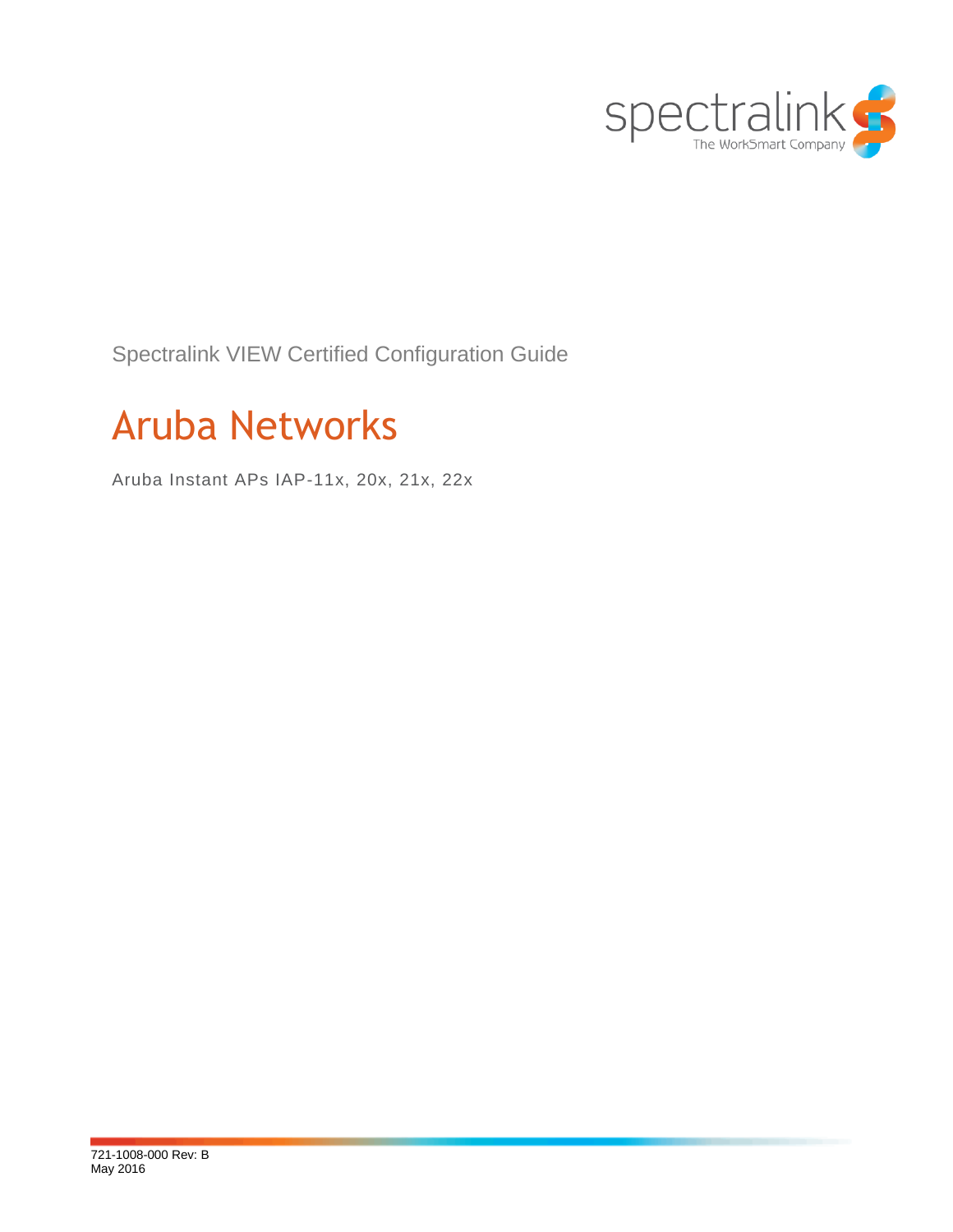### **Copyright Notice**

© 2015-2016 Spectralink Corporation All rights reserved. SpectralinkTM, the Spectralink logo and the names and marks associated with Spectralink's products are trademarks and/or service marks of Spectralink Corporation and are common law marks in the United States and various other countries. All other trademarks are property of their respective owners. No portion hereof may be reproduced or transmitted in any form or by any means, for any purpose other than the recipient's personal use, without the express written permission of Spectralink.

All rights reserved under the International and pan-American Copyright Conventions. No part of this manual, or the software described herein, may be reproduced or transmitted in any form or by any means, or translated into another language or format, in whole or in part, without the express written permission of Spectralink Corporation.

Do not remove (or allow any third party to remove) any product identification, copyright or other notices.

### **Notice**

Spectralink Corporation has prepared this document for use by Spectralink personnel and customers. The drawings and specifications contained herein are the property of Spectralink and shall be neither reproduced in whole or in part without the prior written approval of Spectralink, nor be implied to grant any license to make, use, or sell equipment manufactured in accordance herewith.

Spectralink reserves the right to make changes in specifications and other information contained in this document without prior notice, and the reader should in all cases consult Spectralink to determine whether any such changes have been made.

NO REPRESENTATION OR OTHER AFFIRMATION OF FACT CONTAINED IN THIS DOCUMENT INCLUDING BUT NOT LIMITED TO STATEMENTS REGARDING CAPACITY, RESPONSE-TIME PERFORMANCE, SUITABILITY FOR USE, OR PERFORMANCE OF PRODUCTS DESCRIBED HEREIN SHALL BE DEEMED TO BE A WARRANTY BY SPECTRALINK FOR ANY PURPOSE, OR GIVE RISE TO ANY LIABILITY OF SPECTRALINK WHATSOEVER.

### **Contact Information**

| US Location                    | <b>Denmark Location</b>    | UK Location                    |
|--------------------------------|----------------------------|--------------------------------|
| +1 800-775-5330                | +45 7560 2850              | +44 (0) 20 3769 9800           |
| <b>Spectralink Corporation</b> | Spectralink Europe ApS     | Spectralink Europe UK          |
| 2560 55th Street               | Bygholm Soepark 21 E Stuen | 329 Bracknell, Doncastle Road  |
| Boulder, CO 80301              | 8700 Horsens               | Bracknell, Berkshire, R612 8PE |
| USA                            | Denmark                    | United Kingdom                 |
| info@spectralink.com           | infoemea@spectralink.com   | infoemea@spectralink.com       |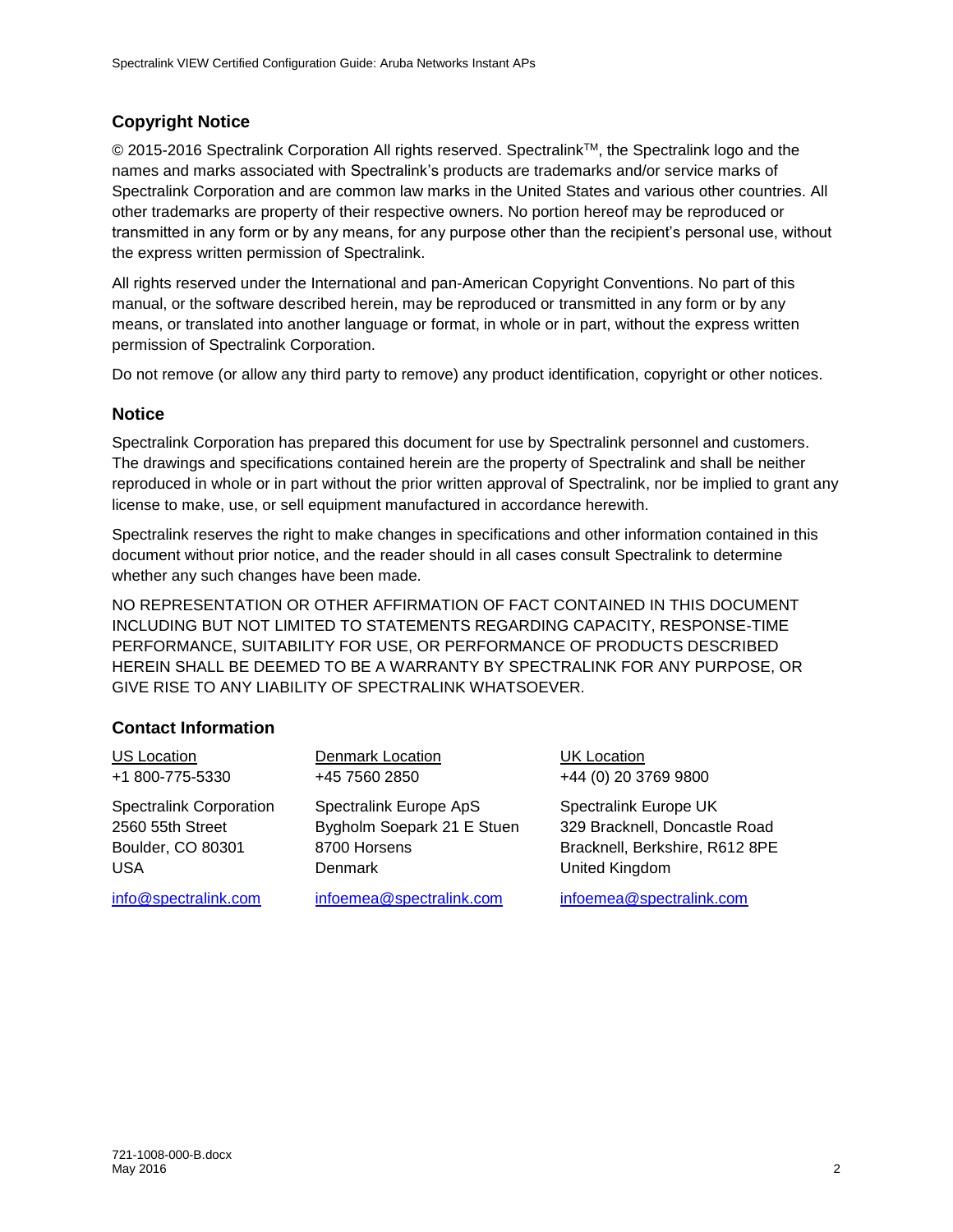# **Contents**

###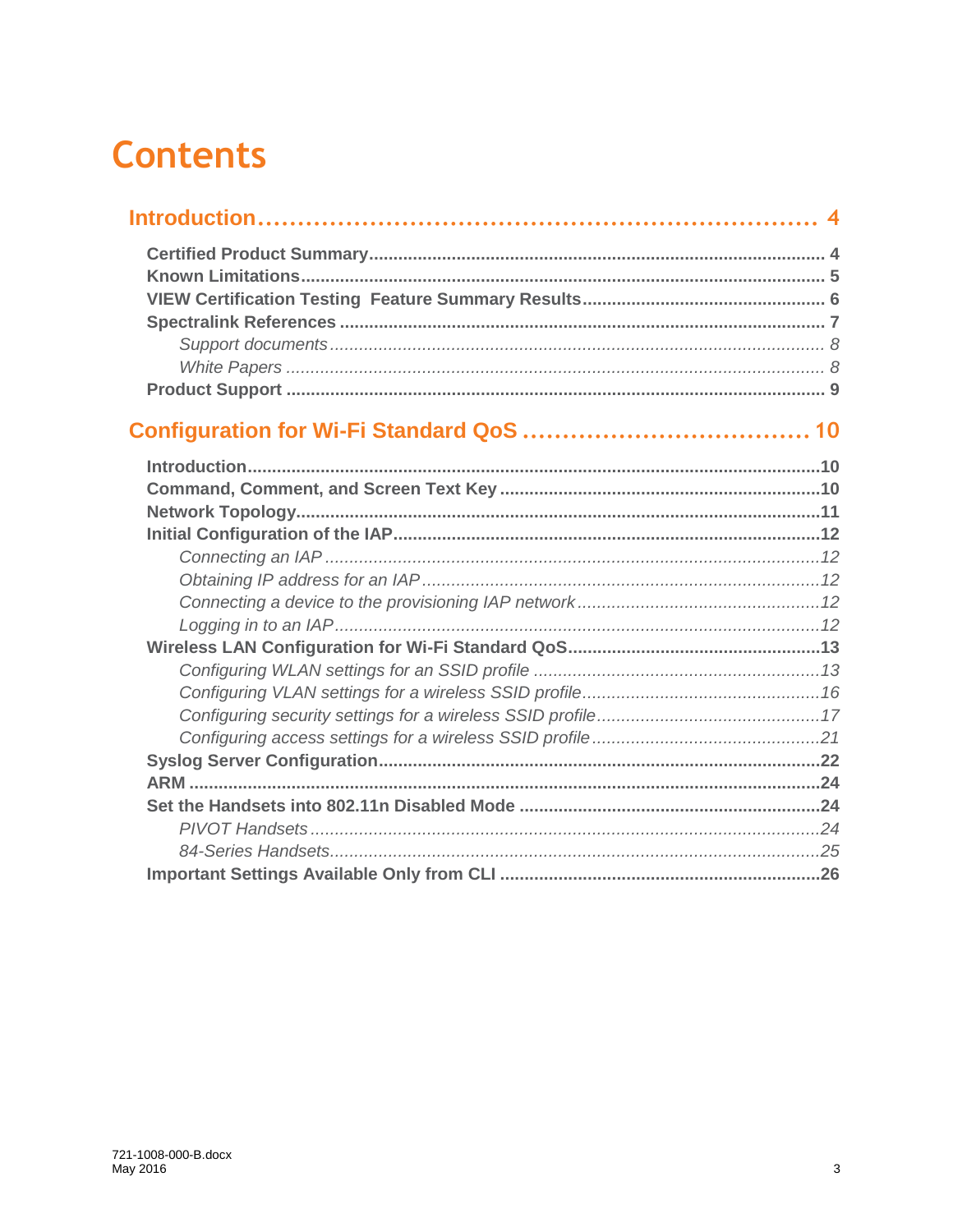# <span id="page-3-0"></span>**Introduction**

Spectralink's Voice Interoperability for Enterprise Wireless (VIEW) Certification Program is designed to ensure interoperability and high performance between Spectralink Wireless Telephones and wireless LAN (WLAN) infrastructure products.

The products listed below have been tested in Spectralink's lab and have passed VIEW Certification.

## <span id="page-3-1"></span>*Certified Product Summary*

| Manufacturer:                               | Aruba Networks: www.arubanetworks.com                   |                                                                                       |            |                                                             |  |  |  |
|---------------------------------------------|---------------------------------------------------------|---------------------------------------------------------------------------------------|------------|-------------------------------------------------------------|--|--|--|
| Certified products:                         |                                                         | Access Points: Aruba Instant APs - AP-11x, 20x, 21x, 22x                              |            |                                                             |  |  |  |
| AP Radio(s):                                |                                                         | 2.4 GHz (802.11b/g/n), 5 GHz (802.11a/n)                                              |            |                                                             |  |  |  |
| Security:                                   |                                                         | PEAPv0/MSCHAPv2) with OKC                                                             |            | None, WEP, WPA-PSK, WPA2-PSK, WPA2-Enterprise (EAP-FAST and |  |  |  |
| QoS:                                        |                                                         | Wi-Fi Standard for Spectralink PIVOT,<br>8440/8441/8450/8452/8453,8741/8742/8744/8753 |            |                                                             |  |  |  |
| Network topology:                           |                                                         | Switched Ethernet (recommended)                                                       |            |                                                             |  |  |  |
| AP and WLC software<br>versions approved:   |                                                         | 6.4.3.1-4.2.0.3                                                                       |            |                                                             |  |  |  |
|                                             |                                                         |                                                                                       |            |                                                             |  |  |  |
| Handset* models tested:                     |                                                         | Spectralink PIVOT                                                                     |            |                                                             |  |  |  |
| Handset radio mode:                         |                                                         | 802.11b                                                                               | 802.11 b/g | 802.11a                                                     |  |  |  |
| Meets VIEW minimum call<br>capacity per AP: |                                                         | 8                                                                                     | 8          | 10                                                          |  |  |  |
|                                             |                                                         |                                                                                       |            |                                                             |  |  |  |
| Handset models tested:                      | Spectralink 8440/8441/8450/8452/8453 Wireless Telephone |                                                                                       |            |                                                             |  |  |  |
| Handset radio mode:                         |                                                         | 802.11b                                                                               | 802.11b/g  | 802.11a                                                     |  |  |  |
| Meets VIEW minimum call<br>capacity per AP: |                                                         | 8                                                                                     | 8          | 10                                                          |  |  |  |
|                                             |                                                         |                                                                                       |            |                                                             |  |  |  |

**\***Spectralink handset models and their OEM derivatives are verified compatible with the WLAN hardware and software identified in the table. Throughout the remainder of this document they will be referred to collectively as "Spectralink Wireless Telephones", "phones" or "handsets".

\*\* Maximum calls tested per the VIEW Certification Test Plan. The certified product may actually support a higher number of maximum calls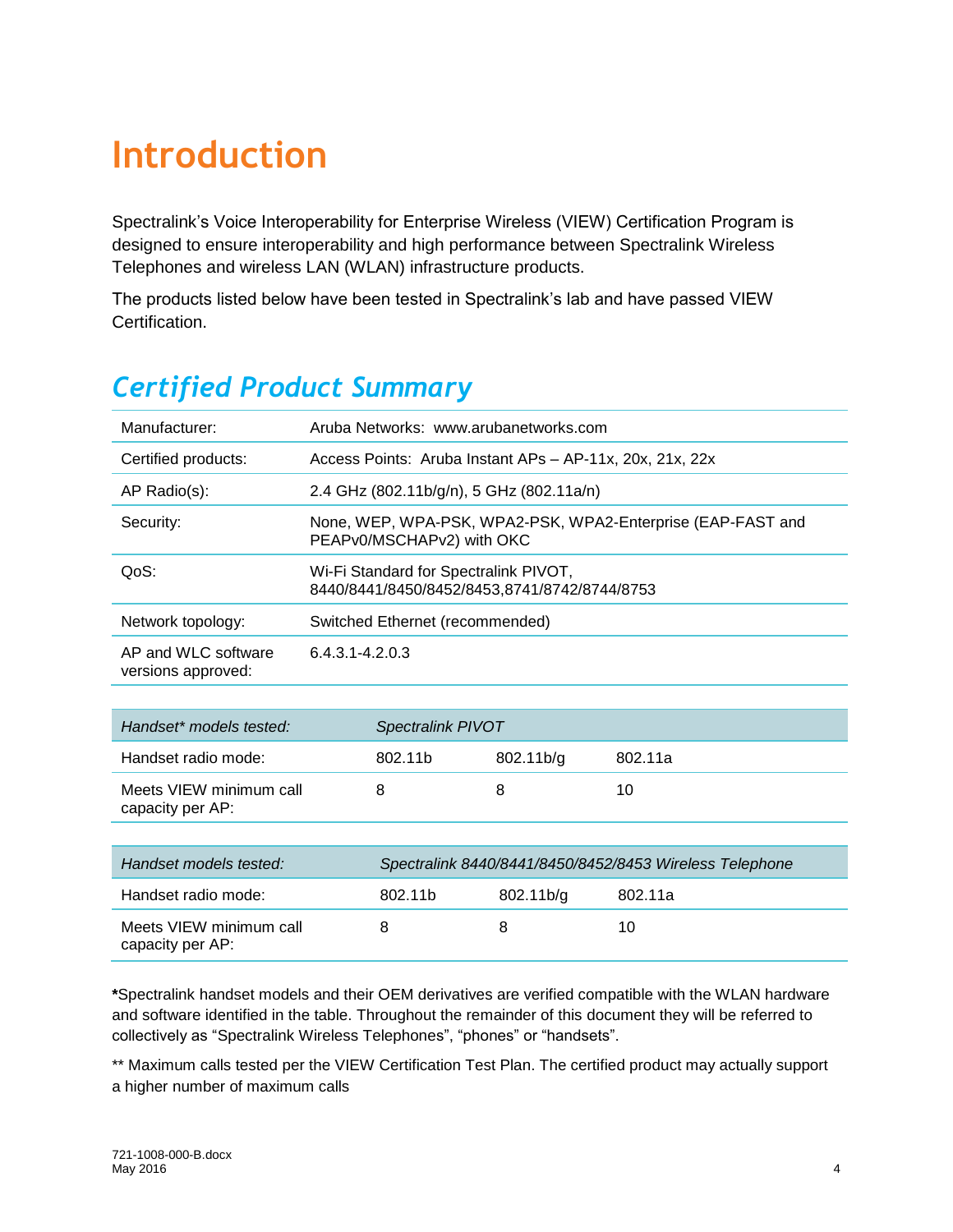## <span id="page-4-0"></span>*Known Limitations*

The following limitations were discovered during VIEW testing of this product:

- 1Mb/s and 2Mb/s data rates must be disabled to meet maximum call capacity.
- 802.11n must be disabled on the handsets to meet maximum call capacity with background data traffic.
- The Spectralink phones must use the single antenna mode to communicate in 2.4 GHz with the IAP-115. This is accomplished with the csd-override parameter, use of which is described below.
- Broadcast filtering none instead of the default Broadcast filtering ARP must be used on any SSID serving Spectralink voice for proper SIP server connection and PTT operation. Aruba does not recommend this setting on other SSIDs as it may cause heavy network traffic.
- 802.11r is not implemented on the Spectralink products

The following limitations apply only to the indicated models:

 $\bullet$  IAP-11 $x$ 

Use the single antenna mode to communicate in 2.4 GHz. This is accomplished with the csd-override parameter, use of which is described below.

 $\bullet$  IAP-20 $x$ 

Turn off the TSPEC feature.

Data traffic must be carried on the same SSID as the voice packets to be prioritized properly, on both 2.4 GHz and 5 GHz radios. Or, provide a voice SSID for the Spectralink handset on separate radio channels or a different radio from clients with heavy data use.

 $\bullet$  IAP-21 $x$ 

Data traffic must be carried on the same SSID as the voice packets to be prioritized properly, on both 2.4 GHz and 5 GHz radios. Or, provide a voice SSID for the Spectralink handsets on separate radio channels or a different radio from clients with heavy data use.

 $\bullet$  IAP-22 $x$ 

Data traffic must be carried on the same SSID as the voice packets to be prioritized properly, on the 2.4 GHz radio. Or, provide a voice SSID for the Spectralink handset on separate radio channels or a different radio from clients with heavy data use.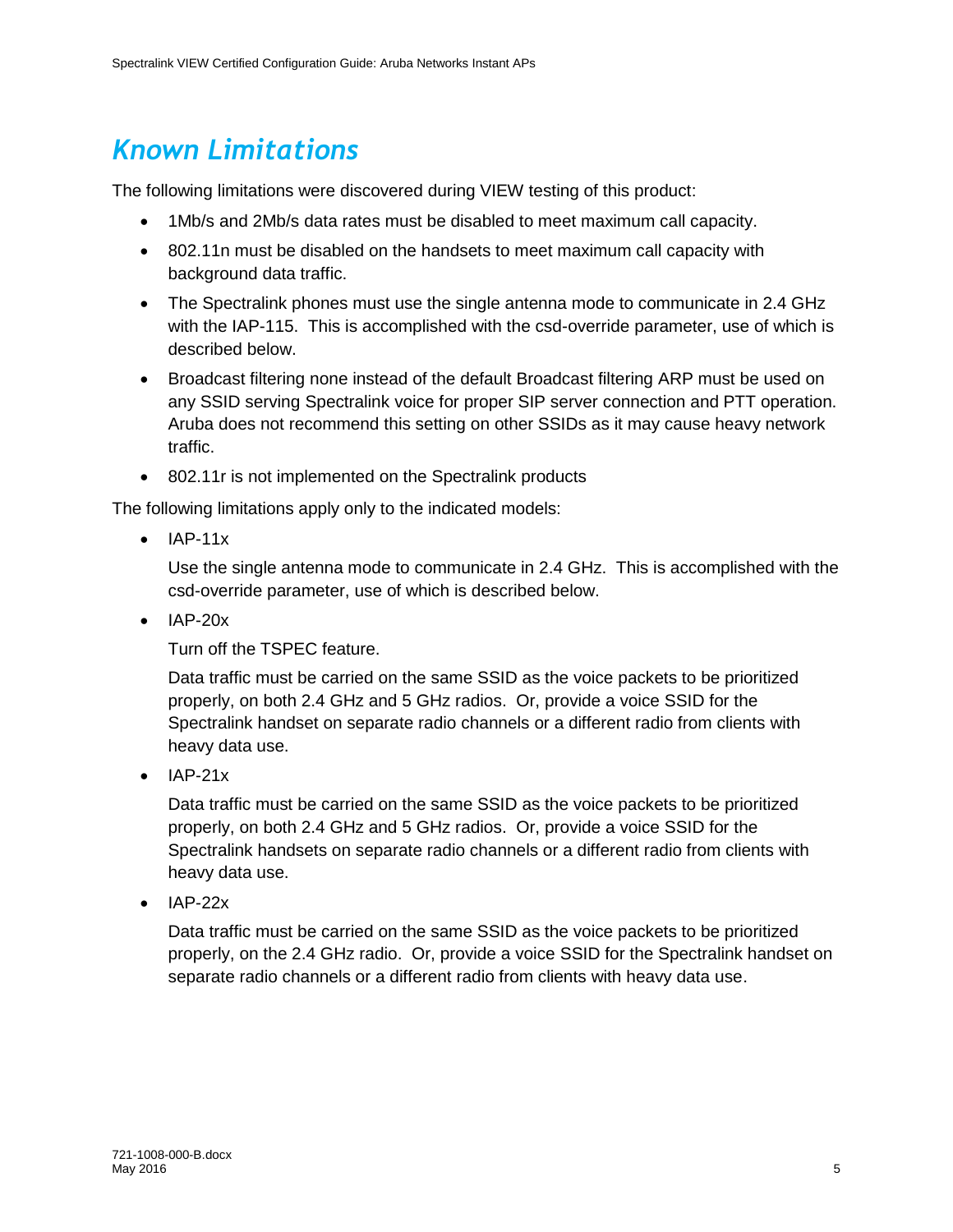## <span id="page-5-0"></span>*VIEW Certification Testing Feature Summary Results*

WLAN infrastructure products including access points (APs), their related controllers, and cloud management products, as applicable that interoperate with Spectralink handsets must meet certain requirements to achieve VIEW Certification.

The minimum VIEW requirements listed below are necessary to meet acceptable voice quality, battery life, and Wi-Fi roaming performance for enterprise-grade deployments of Spectralink handsets. WLAN products must fulfill all of the minimum requirements to be listed as VIEWcertified.

The optional enhanced capabilities can be tested and documented as supported for WLAN products that support any or all of them. These items may provide additional feature support, such as support for Spectralink's Push-to-talk (PTT), or improved performance in more demanding deployments.

The table below indicates which capabilities have been verified by Spectralink for the AP models described in this document.

| Interop Feature                                 | Minimum VIEW<br>requirements | Optional enhanced<br>capabilities |
|-------------------------------------------------|------------------------------|-----------------------------------|
| WMM QoS                                         | X                            |                                   |
| WMM U-APSD                                      | X                            |                                   |
| Security - WPA2-PSK                             | X                            |                                   |
| Performance in call, with ftp, during handoffs  | X                            |                                   |
| Radar Avoidance (DFS)                           | X                            |                                   |
| Proxy ARP                                       | X                            |                                   |
| Security - PEAP/EAP TLS and handoff performance |                              | X                                 |
| Security - EAP-FAST                             |                              | X                                 |
| 802.11n A-MSDU Aggregation                      |                              | X                                 |
| 802.11n A-MPDU Aggregation                      |                              | X                                 |
| Admission control based on TSPEC                |                              |                                   |
| Multicast and IGMPv2 (for PTT)                  |                              | X                                 |
| 802.11ac                                        |                              | X                                 |

Defined and tested VIEW certification interoperability features – IAP-20x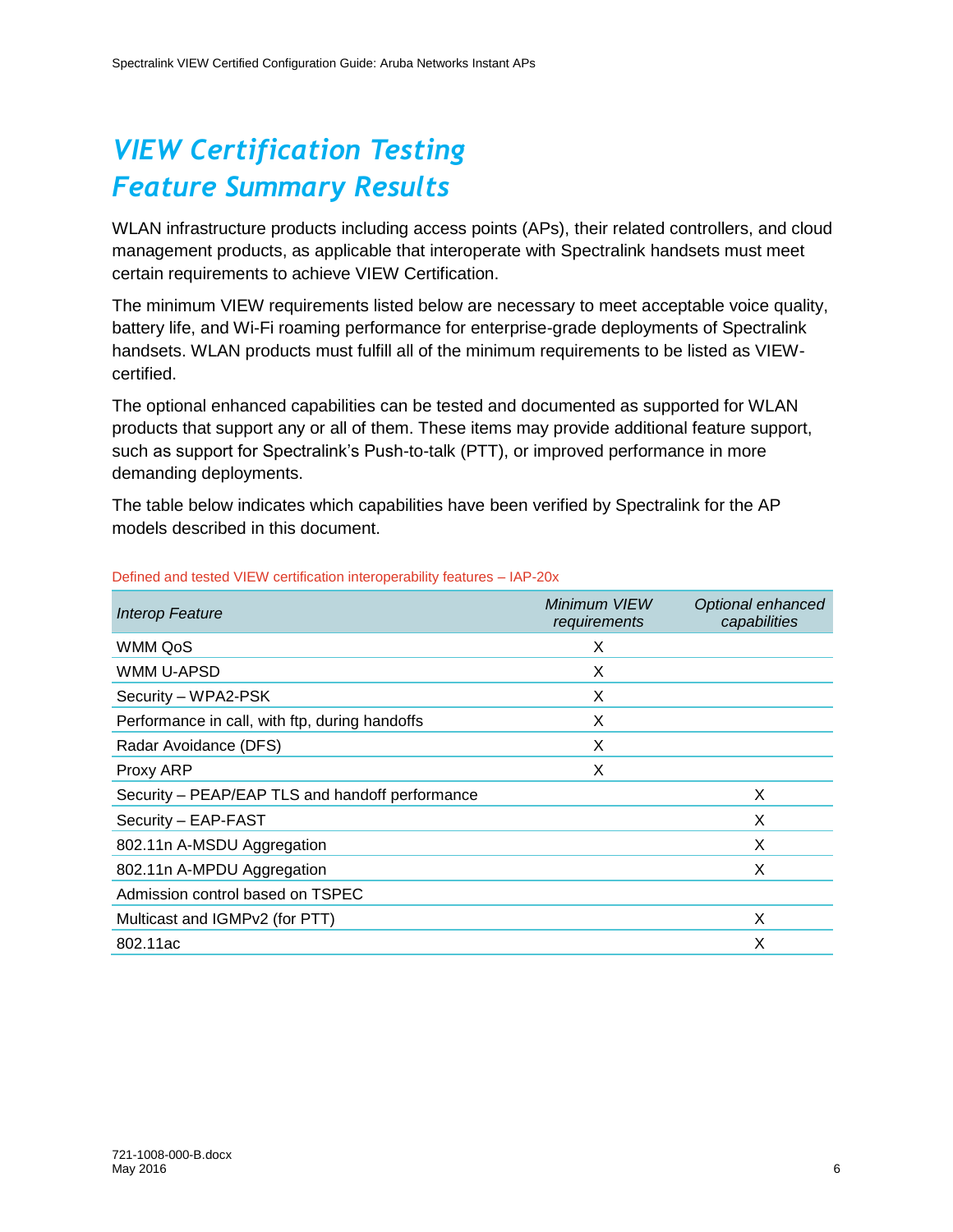### Defined and tested VIEW certification interoperability features – IAP-11x

| <b>Interop Feature</b>                          | Minimum VIEW<br>requirements | Optional enhanced<br>capabilities |
|-------------------------------------------------|------------------------------|-----------------------------------|
| WMM QoS                                         | X                            |                                   |
| WMM U-APSD                                      | X                            |                                   |
| Security - WPA2-PSK                             | X                            |                                   |
| Performance in call, with ftp, during handoffs  | X                            |                                   |
| Radar Avoidance (DFS)                           | X                            |                                   |
| Proxy ARP                                       | X                            |                                   |
| Security - PEAP/EAP TLS and handoff performance |                              | X                                 |
| Security - EAP-FAST                             |                              | X                                 |
| 802.11n A-MSDU Aggregation                      |                              | X                                 |
| 802.11n A-MPDU Aggregation                      |                              | X                                 |
| Admission control based on TSPEC                |                              | X                                 |
| Multicast and IGMPv2 (for PTT)                  |                              | X                                 |
| 802.11ac                                        |                              |                                   |

## <span id="page-6-0"></span>*Spectralink References*

All Spectralink documents are available at [http://support.spectralink.com.](http://support.spectralink.com/)

|                                                                      |                                                                                      | <b>Partner Access</b><br><b>Search</b><br>Spectralink.com Contact Support                                                                                          |
|----------------------------------------------------------------------|--------------------------------------------------------------------------------------|--------------------------------------------------------------------------------------------------------------------------------------------------------------------|
| <b>spectralink</b>                                                   | support                                                                              | PRODUCT RESOURCES RMAs SERVICE REQUESTS CUSTOMER MANAGEMENT                                                                                                        |
|                                                                      | Welcome to Spectralink Support                                                       | Find resources for your product, or log in for more<br>support options.                                                                                            |
| <b>PRODUCT RESOURCES</b>                                             |                                                                                      |                                                                                                                                                                    |
| <b>Product Category:</b><br>Product Type:                            | Search for product documents and downloads<br>Wi-Fi<br>$-$ Any $-$<br><b>FIND</b>    | Find all product resources<br>All Documents & Downloads > Feature Requests<br>▶ Product Alerts<br>▶ Service Policies<br>$\triangleright$ FAQs<br>▶ Contact Support |
| <b>RMAS AND SERVICE REQUESTS</b>                                     | A                                                                                    | $\bigcirc$<br><b>CUSTOMER MANAGEMENT</b>                                                                                                                           |
| ▶ RMA Status<br>▶ RMA Forms<br>▶ RMA Requests<br>▶ My Company's RMAs | <b>My Service Requests</b><br>My Company's Service Requests<br><b>Repair Pricing</b> | ▶ Warranty and Entitlement Lookup<br>My Company's Entitlements<br>▶ Batch Warranty and Entitlement Lookup                                                          |
|                                                                      |                                                                                      | © 2013 Spectralink Corporation, All rights reserved. Terms and Conditions   Product Warranty                                                                       |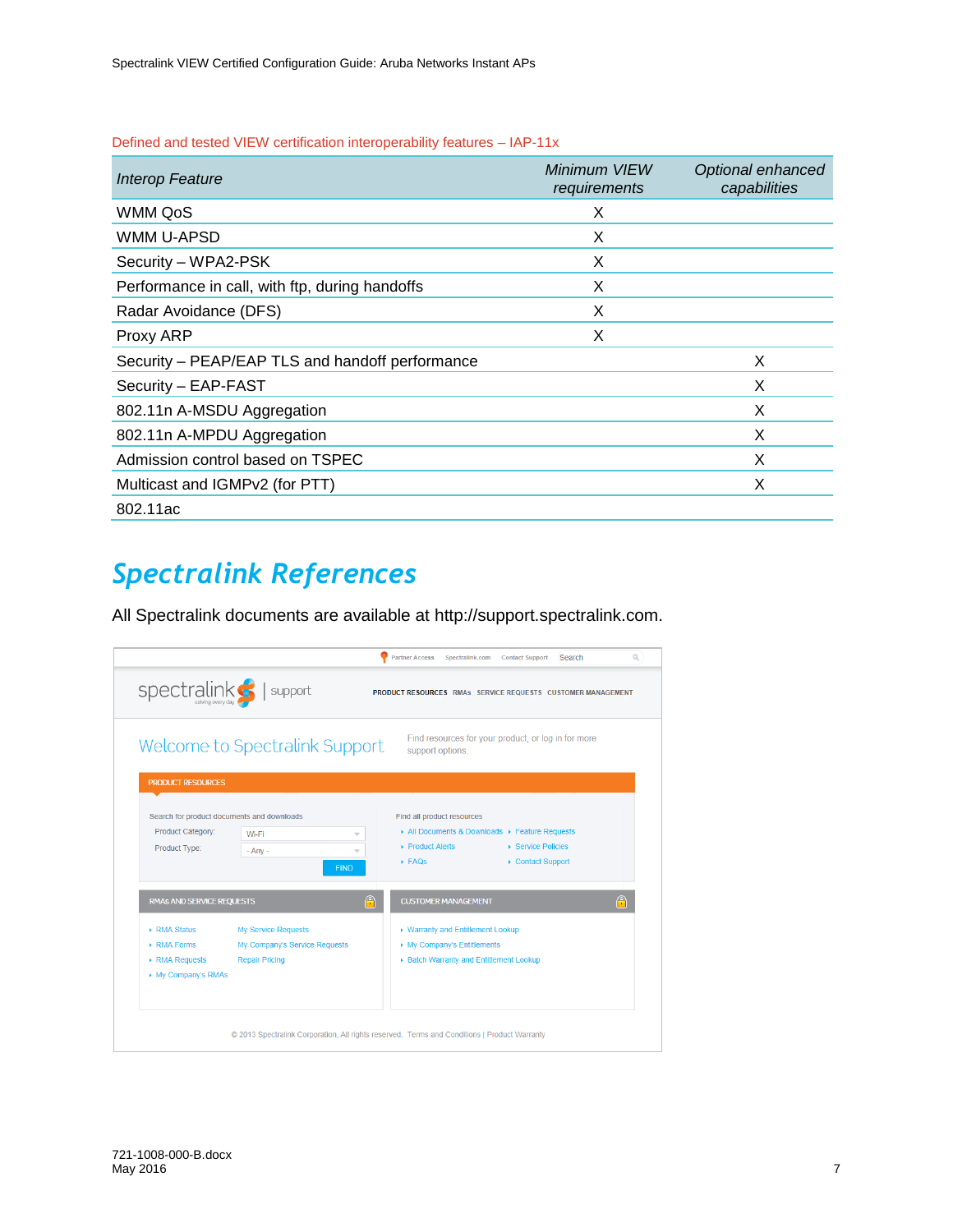### **To go to a specific product page:**

Select the Product Category and Product Type from the dropdown lists and then select the product from the next page. All resources for that particular product are displayed by default under the All tab. Documents, downloads and other resources are sorted by the date they were created so the most recently created resource is at the top of the list. You can further sort the list by the tabs across the top of the list to find exactly what you are looking for. Click the title to open the link.

### <span id="page-7-0"></span>**Support documents**

*Spectralink 87-Series Wireless Telephone Administration Guide* The Admin Guide provides detailed information about every setting and option available to the administrator on both the CMS and handset menus. Time-saving shortcuts, troubleshooting tips and other important maintenance instructions are also found in this document.

*Spectralink 87-Series Wireless Telephone Deployment Guide* The Deployment Guide provides sequential information for provisioning and deploying the handsets. It covers deployment using the SLIC tool and CMS as well as manual deployment.

*The Spectralink 84-Series Wireless Telephone Administration Guide* provides a comprehensive list of every parameter available on Spectralink 84-Series Wireless Telephones.

*The Spectralink 84-Series Deployment Guide* is your essential reference for provisioning and deploying Spectralink 84-Series handsets in any environment.

*The Web Configuration Utility User Guide* explains how to use a web browser to configure the Spectralink 84-Series handsets on a per handset basis.

### <span id="page-7-1"></span>**White Papers**

Spectralink White Papers are available at [http://www.spectralink.com/resources/white-papers.](http://www.spectralink.com/resources/white-papers)

For the Spectralink 84-Series Wireless Telephones, please refer to *Best Practices Guide for Deploying Spectralink 84-Series Handsets* for detailed information on wireless LAN layout, network infrastructure, QoS, security and subnets.

For additional details on RF deployment please see the Deploying Enterprise-Grade Wi-Fi Telephony.

These White Papers identify issues and solutions based on Spectralink's extensive experience in enterprise-class Wi-Fi telephony. It provides recommendations for ensuring that a network environment is adequately optimized for use with Spectralink Wireless Telephones.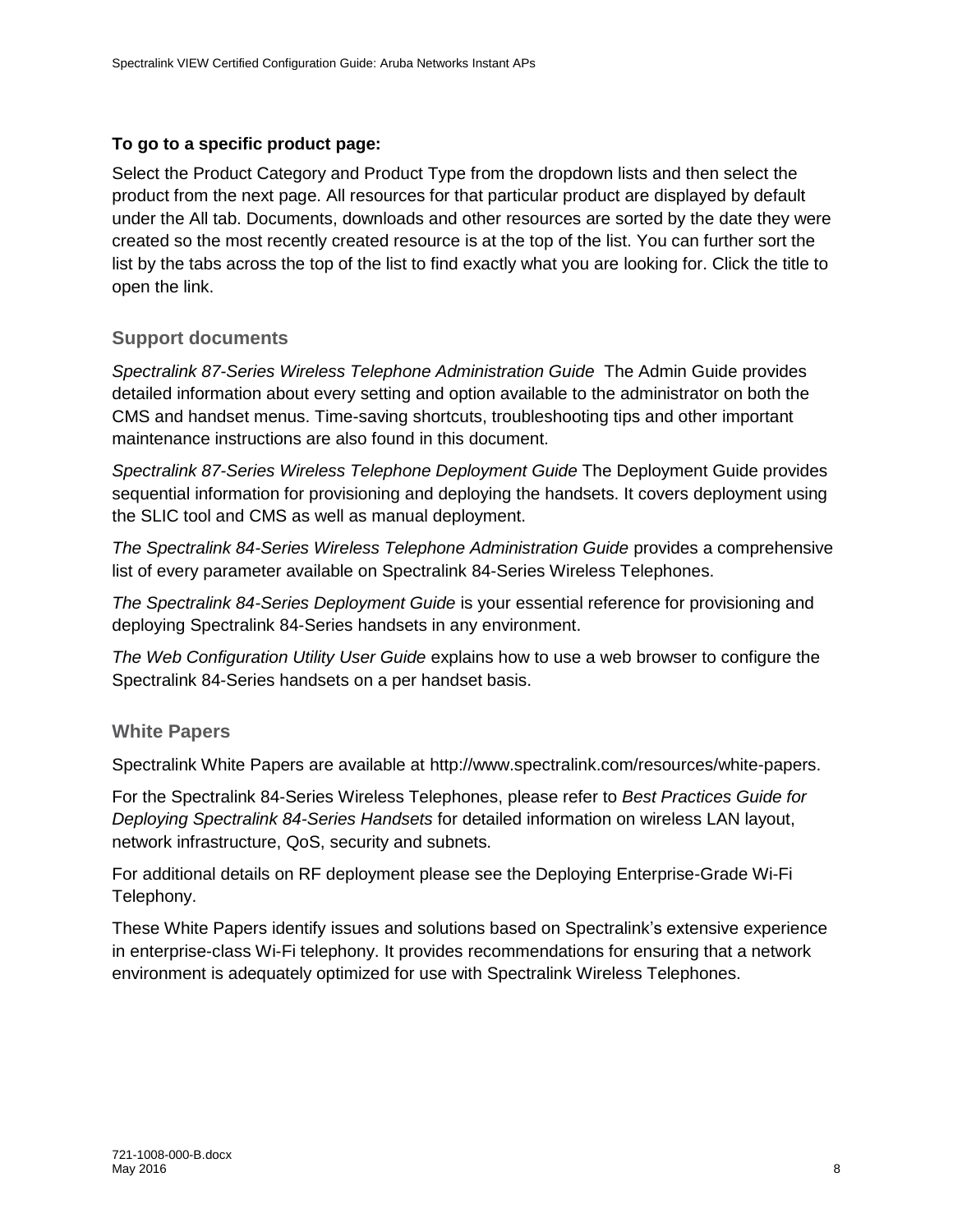## <span id="page-8-0"></span>*Product Support*

If you encounter difficulties or have questions regarding the configuration process, please contact Aruba customer service at: <http://www.arubanetworks.com/support.php> or Spectralink at [support.spectralink.com.](mailto:support.spectralink.com)



### **Note: RADIUS server configuration**

This document does not cover the steps involved to configure a RADIUS server required for using WPA2-Enterprise security types.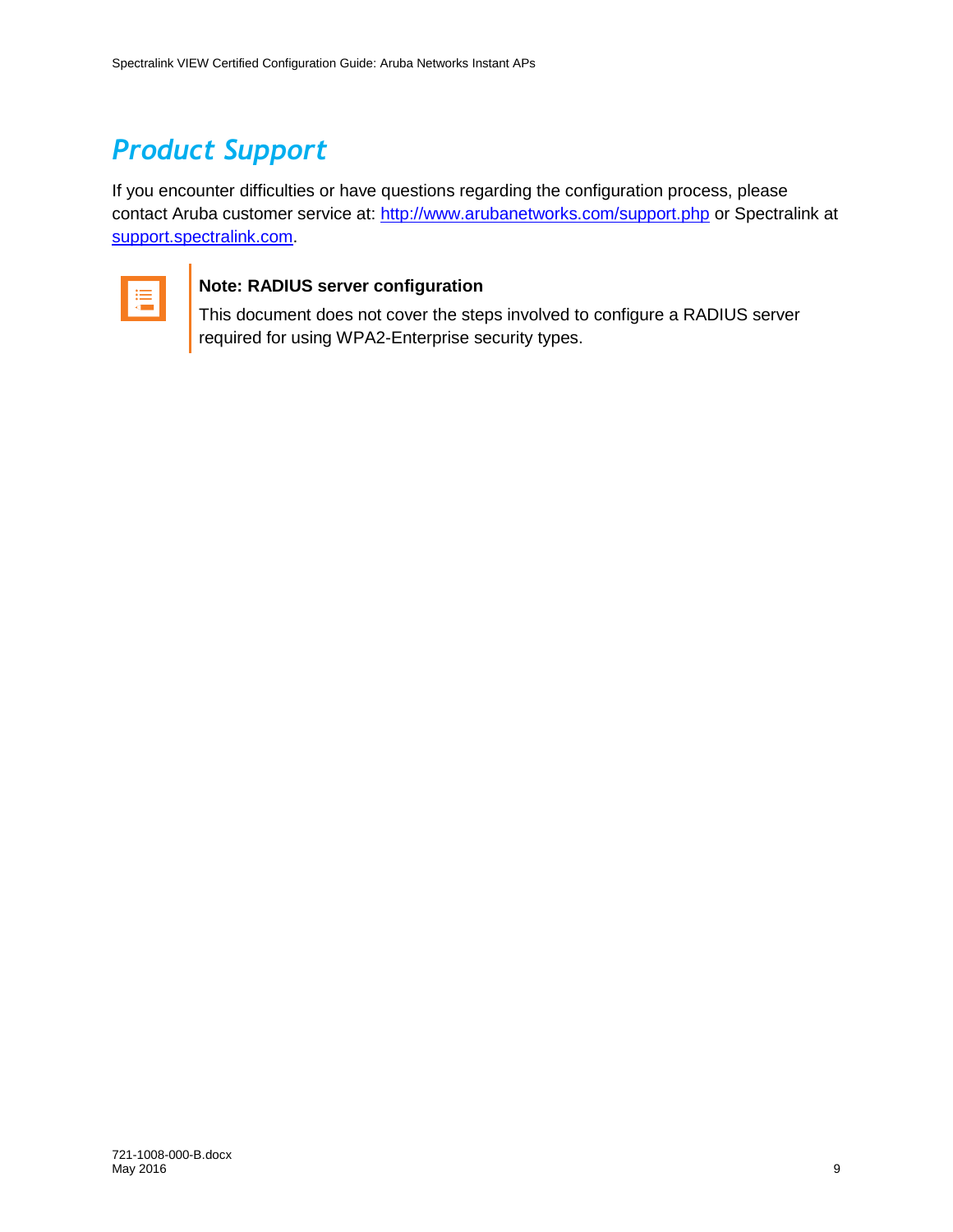# <span id="page-9-0"></span>**Configuration for Wi-Fi Standard QoS**

### <span id="page-9-1"></span>*Introduction*

<span id="page-9-2"></span>PIVOT and 84-Series handsets only support Wi-Fi Standard QoS.

## *Command, Comment, and Screen Text Key*

In the sections below you will find commands, comments, prompts, system responses, or other screen-displayed information involved in the configuration process. This key explains the text styles and symbols used to denote them.

| <b>Text Style</b>     | Denotes:                                                                                             |
|-----------------------|------------------------------------------------------------------------------------------------------|
| <b>XXXXXXXX</b>       | Typed command                                                                                        |
| <xxxxxxxx></xxxxxxxx> | Encryption key, domain name or other information specific to your system that needs<br>to be entered |
| (xxxxxxxx)            | Comment about a command or set of commands                                                           |
| xxxxxxxx              | Prompt, system response or other displayed information                                               |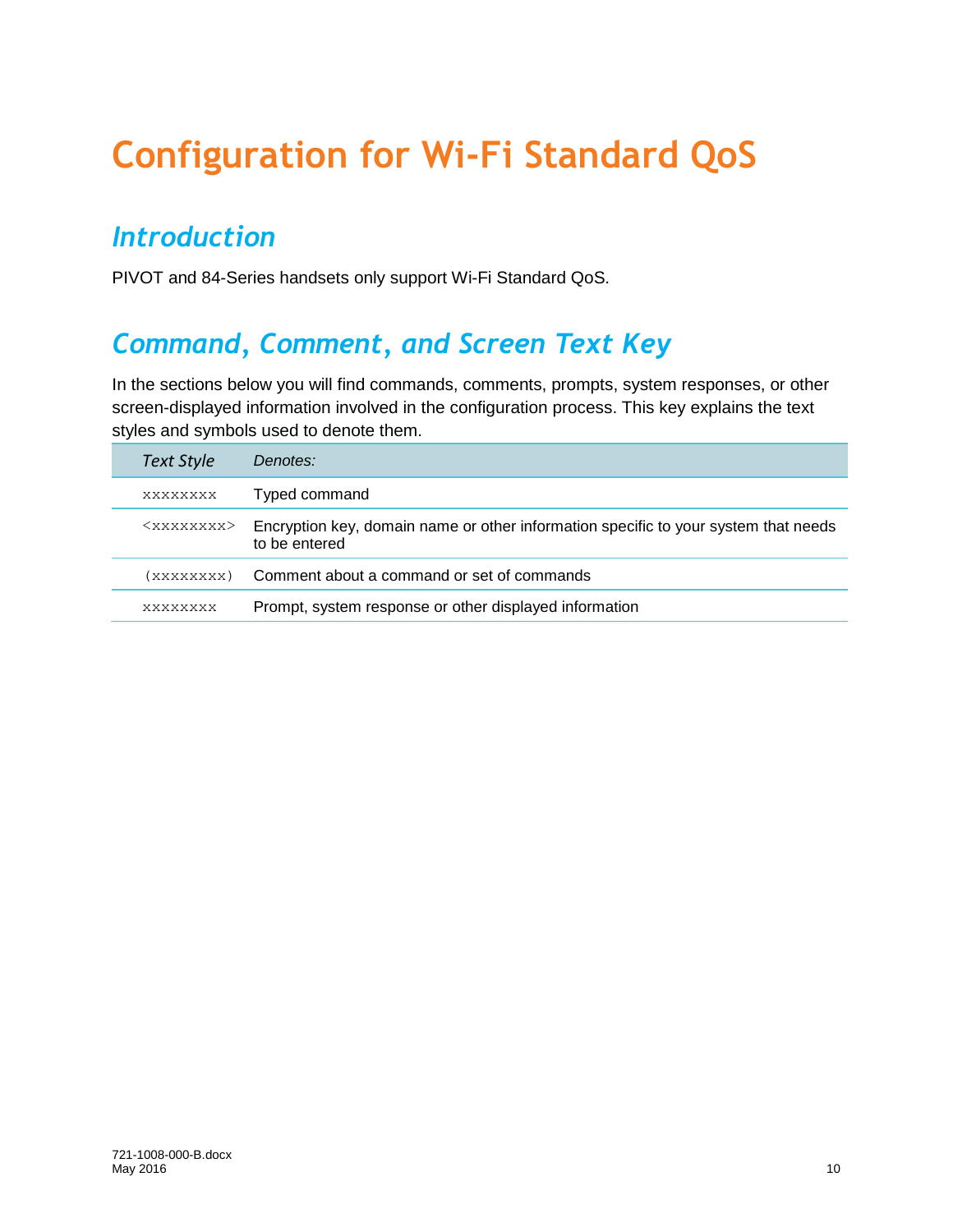## <span id="page-10-0"></span>*Network Topology*

The following configuration was tested during VIEW Certification.





### **Note: Example configuration shown**

This is a modified diagram and not all components are shown for every system type.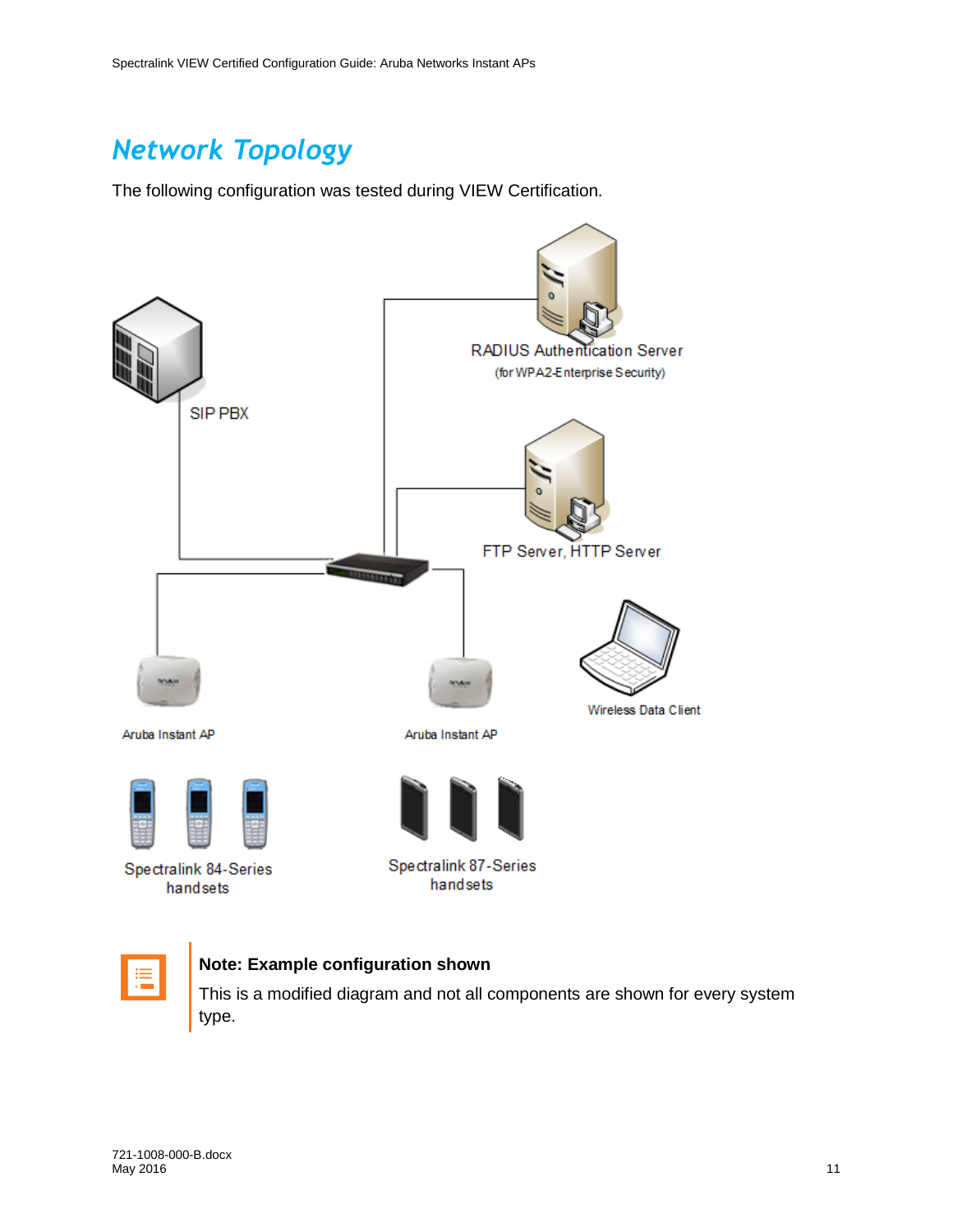## <span id="page-11-0"></span>*Initial Configuration of the IAP*

### <span id="page-11-1"></span>**Connecting an IAP**

Based on the type of the power source used, perform one of the following steps to connect an IAP to the power source:

- PoE switch—Connect the ENET 0 port of the IAP to the appropriate port on the PoE switch.
- PoE midspan—Connect the ENET 0 port of the IAP to the appropriate port on the PoE midspan.
- AC to DC power adapter—Connect the 12V DC power jack socket to the AC to DC power adapter.

### <span id="page-11-2"></span>**Obtaining IP address for an IAP**

The IAP needs an IP address for network connectivity. When you connect an IAP to a network, it receives an IP address from a DHCP server. To obtain an IP address for an IAP:

- **1** Ensure that the DHCP service is enabled on the network.
- **2** Connect the ENET 0 port of IAP to a switch or router using an Ethernet cable.
- **3** Connect the IAP to a power source. The IAP receives an IP address provided by the switch or router.

<span id="page-11-3"></span>**Connecting a device to the provisioning IAP network**

To connect to the **instant** provisioning Wi-Fi network:

- **1** Ensure that the client is not connected to any wired network.
- **2** Click the wireless network connection icon in the system tray.
- **3** Click on the **instant** network and then click **Connect**.

### <span id="page-11-4"></span>**Logging in to an IAP**

To connect to the IAP:

- **1** Launch a web browser and enter [http://instant.arubanetworks.com.](http://instant.arubanetworks.com/) The IAP can be accessed **https://<IAP IP address>:4343**. When the IAP UI is launched successfully, the user is prompted with the username and password.
- **2** Log in to the Instant UI with **admin** and **admin** as username and password respectively. The **Country Code** pop-up is displayed if the IAP-RW (Rest of World) variants are installed. The country code setting is not applicable to the IAPs designed for US, Japan, and Israel.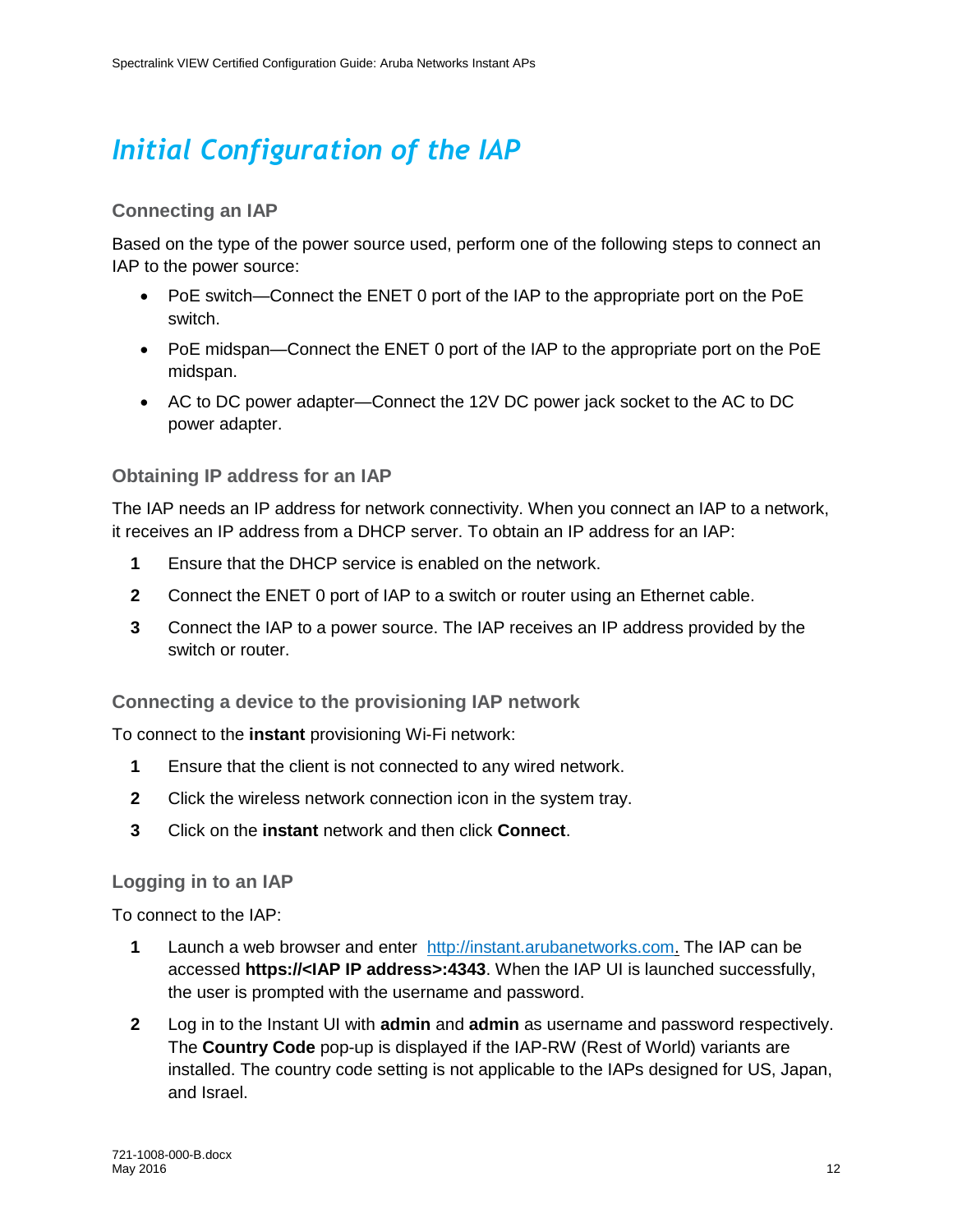**3** If the **Country Code** window is displayed after a successful login, select a country from the list. On successful login, the main window is displayed.

|                                                                                                                                                                                             |                  |                               |                          |                                    |                                                           | System RF Security Maintenance   More -   Help Logout                                |                                                             |
|---------------------------------------------------------------------------------------------------------------------------------------------------------------------------------------------|------------------|-------------------------------|--------------------------|------------------------------------|-----------------------------------------------------------|--------------------------------------------------------------------------------------|-------------------------------------------------------------|
| oruba<br>$\overline{m}$<br><b>Vital Circledes</b><br><b>KETWORKS</b>                                                                                                                        | instant-C4:42:98 |                               |                          |                                    |                                                           |                                                                                      |                                                             |
| 3 Networks                                                                                                                                                                                  | ÷                | 1 Access Point                |                          | $\Box$ 0 Clients                   |                                                           |                                                                                      |                                                             |
| Name-<br>Clients<br>$\theta$<br>Facebook_test<br>Test1<br>$\theta$<br>ssid1<br>$\theta$<br>New                                                                                              |                  | Name -<br>d8:c7:c8:c4:42:98 * | <i>Clients</i><br>$\sim$ | $Name-$                            | IP Address                                                | Network                                                                              | Access Point                                                |
| instant-C4:42:98<br>$\approx$                                                                                                                                                               |                  |                               |                          |                                    |                                                           | Monitoring IDS                                                                       | AirGroup Configuration 0 Alerts<br>$\overline{\phantom{a}}$ |
| Info                                                                                                                                                                                        | RF Dashboard     |                               |                          |                                    |                                                           | <b>Usage Trends</b>                                                                  |                                                             |
| instant-C4:42:98<br>Name:<br>Country code:<br>IN<br>Virtual Controller IP: 0.0.0.0<br>Local<br>Management:<br>10.17.161.254<br>Master:<br>Uplink type:<br>Ethernet<br>Uplink status:<br>Up. | All clients      | Signal<br>all.                | Speed<br>Ä               | Access Points<br>dB:c7:c8:c4:42:98 | Utilization<br>Noise<br>Errors<br>E<br>ц<br>$\frac{1}{2}$ | <b>Clients</b><br>10 <sub>2</sub><br>12:00<br>Throughput (bps)<br>10:<br>10<br>12:00 | 12:05<br>12:05<br>$-0x - h$                                 |
| English V                                                                                                                                                                                   |                  |                               |                          | A Aniba Central                    |                                                           |                                                                                      | Pacce                                                       |

## <span id="page-12-0"></span>*Wireless LAN Configuration for Wi-Fi Standard QoS*

To configure a new wireless network profile using the GUID of the IAP, complete the following procedures:

- **1** Configuring WLAN Settings
- **2** Configuring VLAN Settings
- **3** Configuring Security Settings
- **4** Configuring Access Rules for a Network

<span id="page-12-1"></span>**Configuring WLAN settings for an SSID profile**

To configure WLAN settings:

**1** From the Instant UI main window, click **New** under the **Networks** section. The **New WLAN** window appears.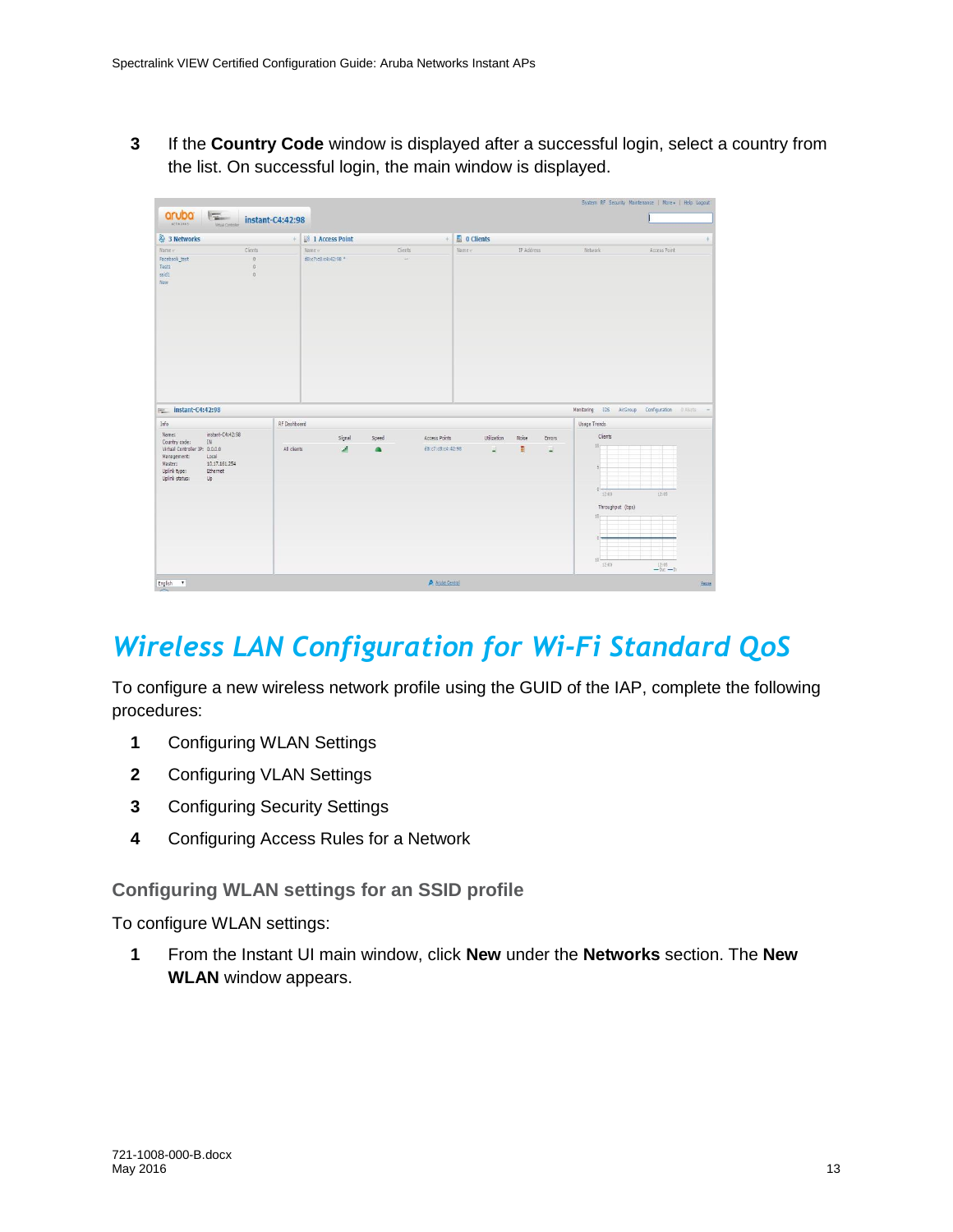| <b>New WLAN</b>           |                                              |        |   |          |                |        | Help   |
|---------------------------|----------------------------------------------|--------|---|----------|----------------|--------|--------|
| <b>WLAN Settings</b><br>1 |                                              | 2 VLAN | 3 | Security | $\overline{4}$ | Access |        |
| <b>WLAN Settings</b>      |                                              |        |   |          |                |        |        |
| Name & Usage              |                                              |        |   |          |                |        |        |
| Name:                     |                                              |        |   |          |                |        |        |
| Primary usage:            | <b>O</b> Employee<br>◎ Voice<br><b>Guest</b> |        |   |          |                |        |        |
|                           |                                              |        |   |          |                |        |        |
| Show advanced options     |                                              |        |   |          |                | Next   | Cancel |

- **2** In the **WLAN Settings** tab, enter a name (SSID) for the network. This name is used for identifying the Network.
- **3** Select **Employee** as the type of network.
- **4** Click **Show advanced options**. Additional configuration options are displayed.

| <b>WLAN Settings</b>                                                  | <b>VLAN</b>                           | <b>Security</b>                                                        |                          | <b>Access</b><br>4                   |
|-----------------------------------------------------------------------|---------------------------------------|------------------------------------------------------------------------|--------------------------|--------------------------------------|
| <b>WLAN Settings</b>                                                  |                                       |                                                                        |                          |                                      |
| Name & Usage                                                          |                                       | <b>Bandwidth Limits</b>                                                |                          |                                      |
| Name:                                                                 | view-test                             | Airtime<br>Fach radio                                                  |                          |                                      |
| Primary usage:                                                        | <b>Employee</b>                       | Downstream:                                                            |                          | kbps<br>Per user                     |
|                                                                       | ◯ Voice<br>Guest                      | Upstream:<br><b>WMM</b>                                                |                          | kbps<br>$\Box$ Per user              |
| Broadcast/Multicast                                                   |                                       | Background WMM:                                                        | Share                    | <b>DSCP Mapping</b><br>$\frac{9}{6}$ |
| Broadcast filtering:<br>DTIM interval:                                | <b>Disabled</b><br>▼<br>1 beacon<br>▼ | Best effort WMM:<br>Video WMM:                                         |                          | $\frac{9}{6}$<br>$\frac{9}{6}$       |
| Multicast transmission optimization:                                  | Enabled<br>۷.                         | Voice WMM:                                                             |                          | $\frac{1}{2}$                        |
| Dynamic multicast optimization:<br>DMO channel utilization threshold: | <b>Disabled</b><br>▼<br>$\frac{9}{6}$ | <b>Traffic Specification</b><br>(TSPEC):                               | $\overline{\mathcal{L}}$ |                                      |
| <b>Transmit Rates</b>                                                 |                                       | <b>TSPEC Bandwidth:</b><br><b>Spectralink Voice</b><br>Protocol (SVP): | 3200<br>∩                | Kbps                                 |
| Min: $5$<br>2.4 GHz:                                                  | $\mathbf{v}$<br>Max: 54<br>▼          | Miscellaneous                                                          |                          |                                      |
| Min: $6$<br>5 GHz:                                                    | Max: 54<br>▾<br>▼                     | Content filtering:                                                     |                          | <b>Disabled</b><br>▼                 |
|                                                                       |                                       | Band:                                                                  |                          | All<br>7<br>1000<br>sec. V           |
| Zone                                                                  |                                       | Inactivity timeout:<br>SSID:                                           |                          | $\Box$ Hide $\Box$ Disable           |
| Zone:                                                                 |                                       | Disable SSID on unlink                                                 |                          | $\overline{a}$                       |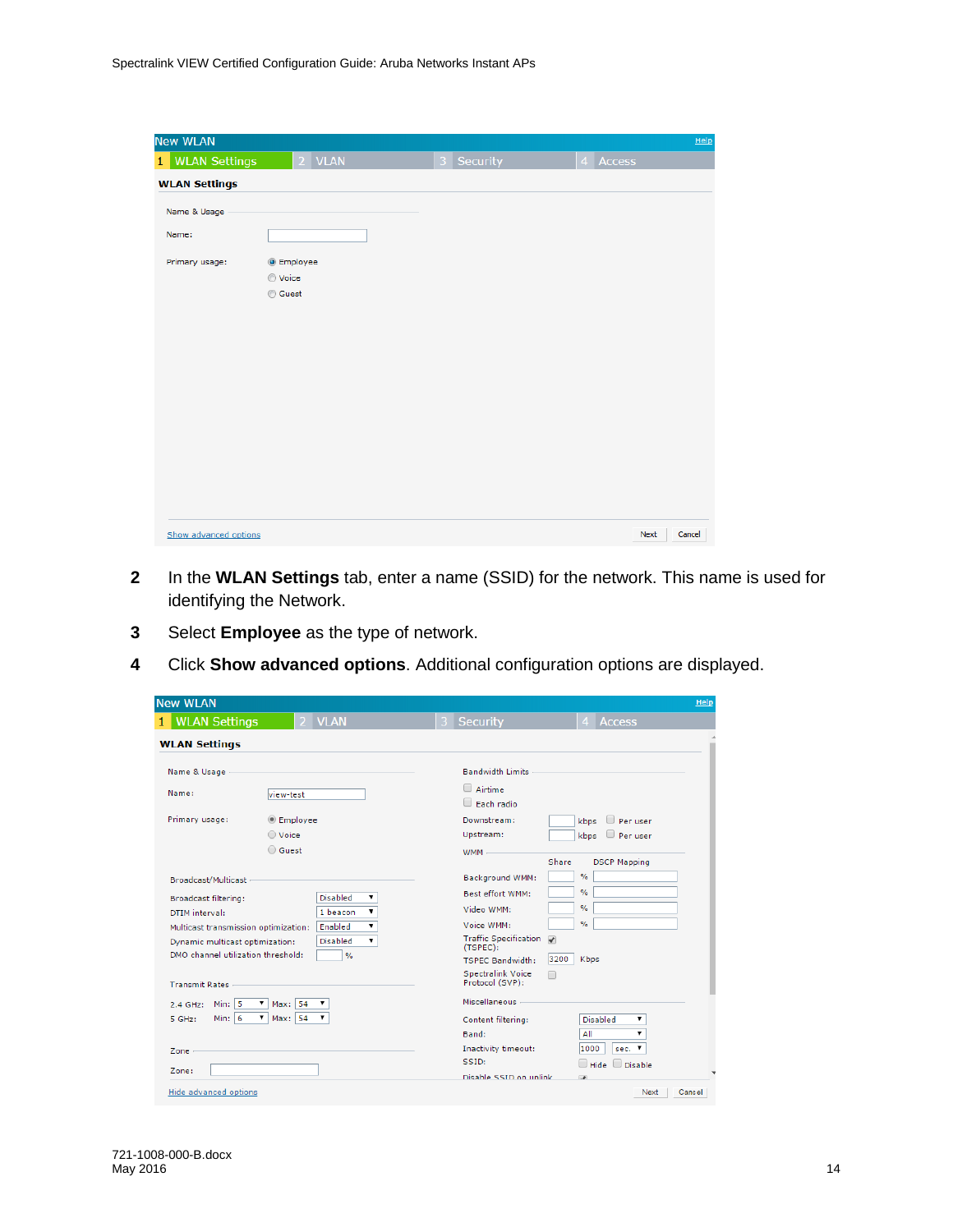- **5** Set **Broadcast filtering** to **Disabled**.
- **6** Set **Multicast transmission optimization** to **Enabled.**
- **7** Retain the default configuration values for **DTIM interval** and **Dynamic multicast optimization**.
- **8** Ensure that **Traffic Specification (TSPEC)** check box is selected and set the TPSEC bandwidth to the desired value, as described here: **For the IAP-20x models only,**  *ensure that the* **Traffic Specification (TSPEC)** *is NOT selected.*
- **9** Use the bandwidth from the table below that corresponds to the codec the phones on the network will be using. As described in *Spectralink 84-Series Wireless Telephone Administration Guide*, the 84-Series handsets support the codecs shown in the table below. The most common codecs supported by the 84-series are shown. For others, consult with Spectralink technical support.

Choose the bandwidth from the table below that is the largest number needed to support the type of phones or codecs expected so that the number of calls will be limited to what the AP can support.

| Codec         | Radio     | <b>Bandwidth</b> |
|---------------|-----------|------------------|
| G.722         | $5.0$ GHz | 3200             |
| G.722         | $2.4$ GHz | 2400             |
| G.711Mu-law   | $5.0$ GHz | 3200             |
| G.711Mu-law   | $2.4$ GHz | 2400             |
| $G.711A$ -law | $5.0$ GHz | 3200             |
| $G.711A$ -law | $2.4$ GHz | 2400             |
| G.729AB       | $5.0$ GHz | 1200             |
| G.729AB       | $2.4$ GHz | 1000             |
|               |           |                  |

#### 84-Series handsets Default Codecs (in priority order)

**10** Scroll down to reveal the rest of the advanced settings.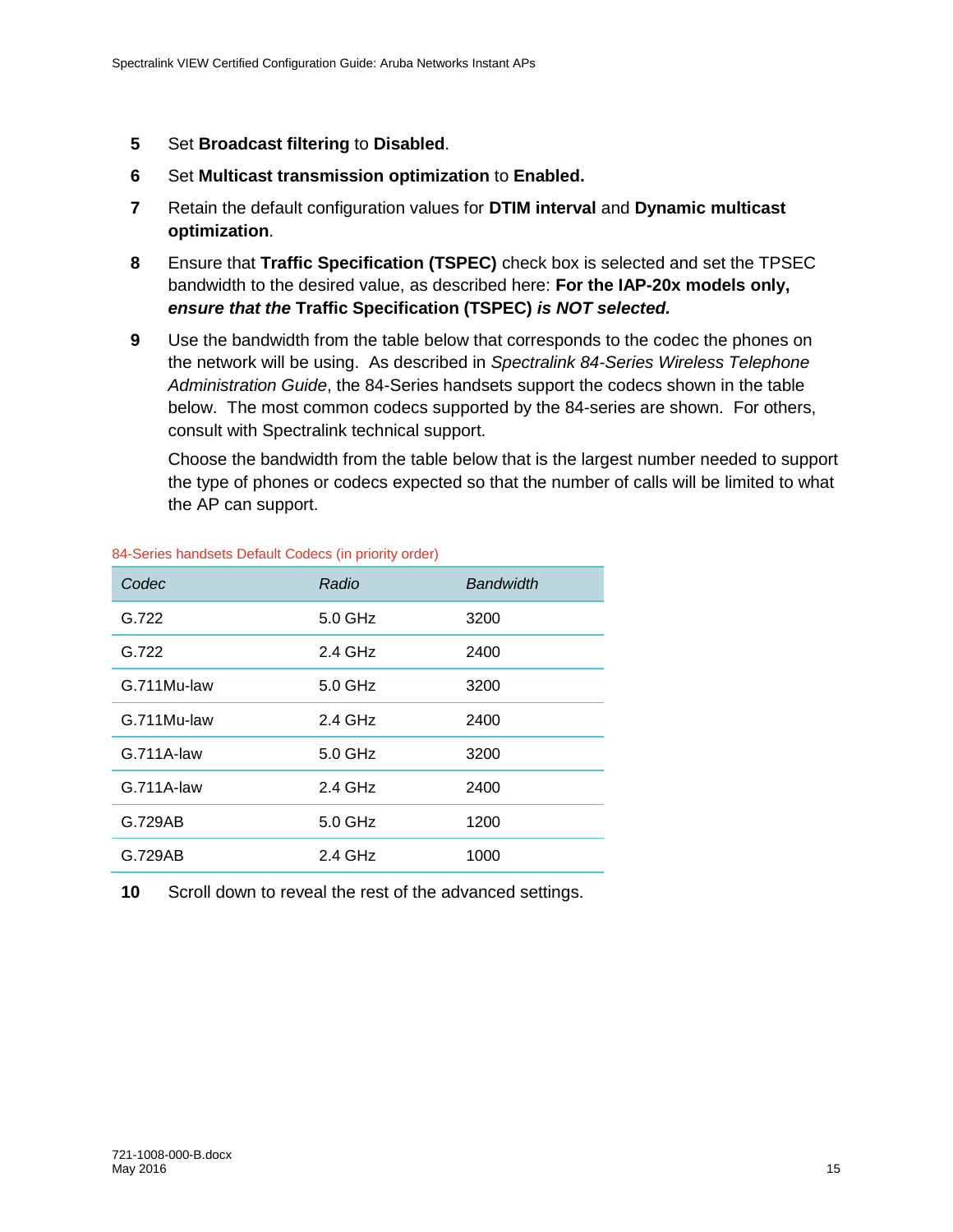| <b>New WLAN</b>                                                          |                                                                      |
|--------------------------------------------------------------------------|----------------------------------------------------------------------|
| <b>VLAN</b><br><b>WLAN Settings</b>                                      | <b>Security</b><br><b>Access</b>                                     |
| ◯ Voice                                                                  | Upstream:<br>$\Box$ Per user<br>kbps                                 |
| Guest                                                                    | WMM -<br>Share<br><b>DSCP Mapping</b>                                |
| <b>Broadcast/Multicast</b>                                               | $\frac{9}{6}$<br>Background WMM:                                     |
| <b>Disabled</b><br>۷.<br><b>Broadcast filtering:</b>                     | $\frac{9}{6}$<br><b>Best effort WMM:</b>                             |
| 7<br>1 beacon<br>DTIM interval:                                          | $\frac{1}{2}$<br>Video WMM:                                          |
| 7<br>Enabled<br>Multicast transmission optimization:                     | $\frac{9}{6}$<br>Voice WMM:                                          |
| $\pmb{\mathrm{v}}$<br><b>Disabled</b><br>Dynamic multicast optimization: | <b>Traffic Specification</b><br>$\overline{\mathcal{L}}$<br>(TSPEC): |
| DMO channel utilization threshold:<br>$\frac{9}{6}$                      | <b>Kbps</b><br>3200<br><b>TSPEC Bandwidth:</b>                       |
| <b>Transmit Rates</b>                                                    | <b>Spectralink Voice</b><br>∩<br>Protocol (SVP):                     |
| Min: $5$<br>Max: 54<br>▾<br>▼<br>2.4 GHz:                                | Miscellaneous                                                        |
| $\lambda$ lin: 6<br>▼∣<br>Max: 54<br>▼<br>5 GHz:                         | <b>Disabled</b><br>Content filtering:<br>۷                           |
|                                                                          | Band:<br>All                                                         |
| Zone                                                                     | Inactivity timeout:<br>1000<br>sec. V                                |
| Zone:                                                                    | SSID:<br>$\square$ Hide<br>D Disable                                 |
|                                                                          | Disable SSID on uplink<br>$\overline{\mathcal{F}}$<br>failure:       |
|                                                                          | Max clients threshold:                                               |
|                                                                          | Local probe request<br>threshold:                                    |
|                                                                          | SSID encoding:<br>Default<br>▼                                       |
|                                                                          | ESSID:<br>view-test                                                  |
|                                                                          | <b>Disabled</b><br>۷.<br>Deny inter user bridging:                   |

**11** Ensure that **Deny user bridging** is set to **Disabled** (the default setting) if peer-to-peer (handset-to-handset without the SIP server in the middle) calls are to be allowed. Otherwise, the calls will appear to be working but will not have any audio.

| $\mathcal{L}^{\text{max}}_{\text{max}}$ and $\mathcal{L}^{\text{max}}_{\text{max}}$ and $\mathcal{L}^{\text{max}}_{\text{max}}$ and $\mathcal{L}^{\text{max}}_{\text{max}}$ |
|-----------------------------------------------------------------------------------------------------------------------------------------------------------------------------|
| the control of the control of the con-                                                                                                                                      |
|                                                                                                                                                                             |
|                                                                                                                                                                             |
|                                                                                                                                                                             |
|                                                                                                                                                                             |
| and the state of the state of the state of the state of the state of the state of the state of the state of th                                                              |

#### **Note: Data and voice SSID assignment**

For proper prioritization of voice packets (to avoid audio gaps in calls or dropped calls), ensure that other clients with heavy data usage are on the same SSID or, alternatively, on a different radio. This guideline was found to be necessary for the IAP-22x models in 2.4 GHz radio and for the IAP-20x and IAP-21x models in both 2.4 GHz and 5 GHz radio band.

#### <span id="page-15-0"></span>**Configuring VLAN settings for a wireless SSID profile**

To define VLANs for the SSID profile:

- **1** In the new **Network** wizard, click the **VLAN** tab or click **Next** from the last section end.
- **2** Select **Network assigned** under **Client IP assignment**. On selecting this option, the IP address is obtained from the network.
- **3** Select **Static** under **Client VLAN assignment**.
- **4** Enter the VLAN Id or range of Ids.
- **5** Click **Next** to define an authentication profile.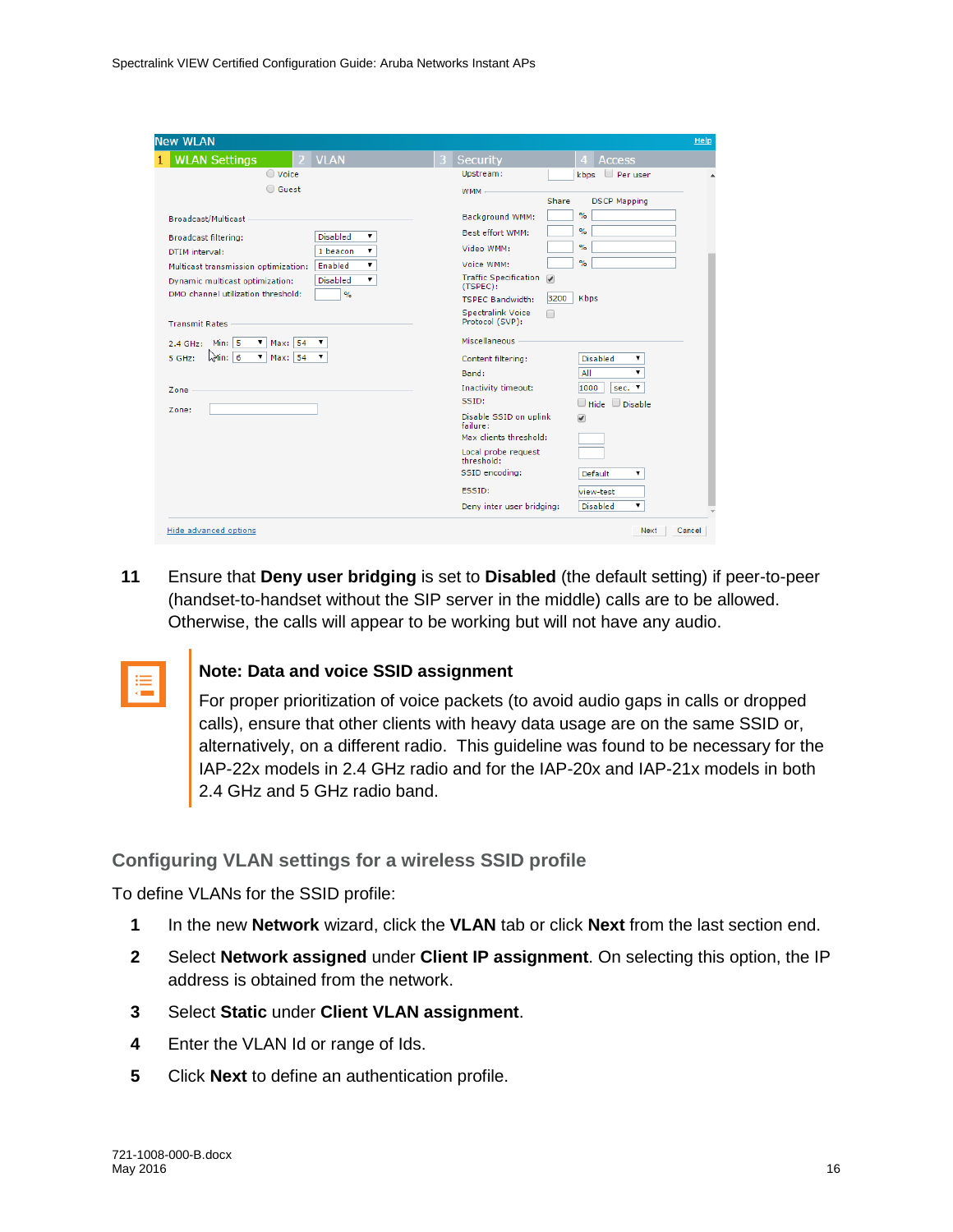| Edit view-test                         |                            |   |          |                |                     | Help   |
|----------------------------------------|----------------------------|---|----------|----------------|---------------------|--------|
| <b>WLAN Settings</b><br>$\mathbf{1}$   | 2 VLAN                     | 3 | Security | $\overline{4}$ | <b>Access</b>       |        |
| <b>Client IP &amp; VLAN Assignment</b> |                            |   |          |                |                     |        |
| Client IP assignment:                  | Virtual Controller managed |   |          |                |                     |        |
|                                        | O Network assigned         |   |          |                |                     |        |
| Client VLAN assignment: © Default      |                            |   |          |                |                     |        |
|                                        | Static                     |   |          |                |                     |        |
|                                        | <b>O</b> Dynamic           |   |          |                |                     |        |
| <b>VLAN ID:</b>                        | 1                          |   |          |                |                     |        |
|                                        |                            |   |          |                |                     |        |
|                                        |                            |   |          |                |                     |        |
|                                        |                            |   |          |                |                     |        |
|                                        |                            |   |          |                |                     |        |
|                                        |                            |   |          |                |                     |        |
| $\mathbb{Z}$                           |                            |   |          |                |                     |        |
|                                        |                            |   |          |                |                     |        |
|                                        |                            |   |          |                |                     |        |
|                                        |                            |   |          |                |                     |        |
|                                        |                            |   |          |                |                     |        |
|                                        |                            |   |          |                | <b>Back</b><br>Next | Cancel |

### Assigning ports on uplink switch

If you are using Aruba switch, configure a switching profile and assign ports by executing the following commands at the command prompt of the Aruba switch:

```
interface-profile switching-profile <profile-name> switchport-mode {trunk}
trunk allowed vlan <SSID VLAN> exit
```
The **SSID VLAN** corresponds to the VLAN Id used in the Static section above on the **VLAN** tab. For Non-Aruba switches, refer to the respective vendor documentation on how to configure the port to which the AP is attached to allow the VLAN id specified.

### <span id="page-16-0"></span>**Configuring security settings for a wireless SSID profile**

The type of security for the SSID Profile is selected next.

Defining enterprise security

For PEAP, EAP-FAST, or TLS security on the handset, perform the following:

- **1** On the **Security** tab of the WLAN SSID wizard (or by pressing **Next** from the last section), set the slider to **Enterprise** security level.
- **2** Select **WPA-2 Enterprise** from the **Key management** drop-down list. (Only WPA-2 Enterprise is supported as a type of Enterprise security on the Spectralink handsets.)
- **3** To terminate the EAP portion of 802.1X authentication on the IAP instead of the RADIUS server, set **Termination** to **Enabled.** See the Aruba Instant User Guide on the Aruba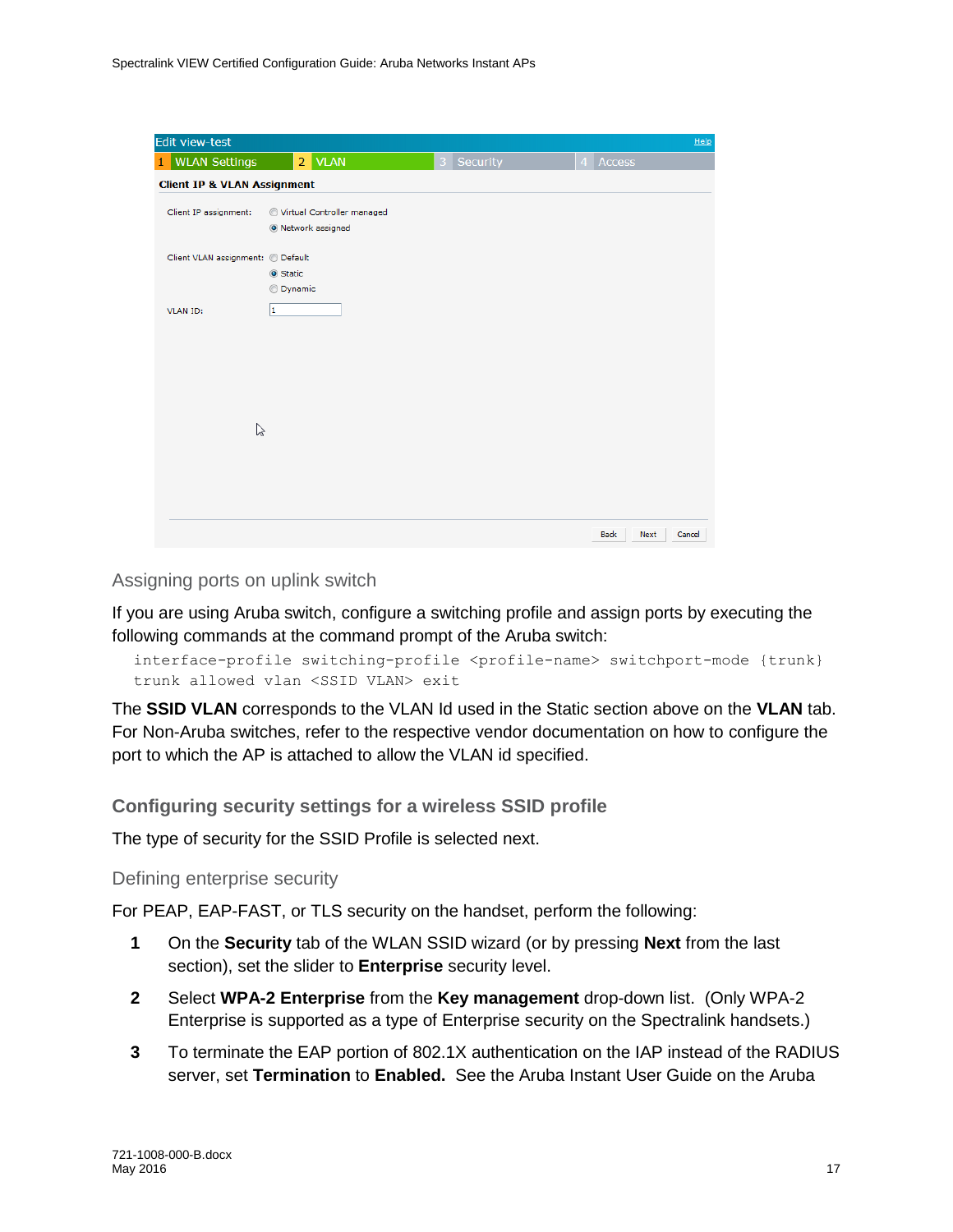Network side for more details. VIEW testing was performed with **Termination** set to **Disabled**.

|  |  | Under Fast Roaming, enable Opportunistic Key Caching (OKC). |  |
|--|--|-------------------------------------------------------------|--|
|  |  |                                                             |  |

| <b>Edit VPEAP</b>                    |                                                                                                 | Help                                                                                                                    |
|--------------------------------------|-------------------------------------------------------------------------------------------------|-------------------------------------------------------------------------------------------------------------------------|
| <b>WLAN Settings</b><br>$\mathbf{1}$ | 2 VLAN                                                                                          | Security<br>3<br><b>Access</b><br>4                                                                                     |
| <b>Security Level</b>                |                                                                                                 |                                                                                                                         |
| More<br>Secure                       | Key management:<br>Termination:                                                                 | <b>WPA-2 Enterprise</b><br>$\blacksquare$<br>$\overline{\phantom{0}}$<br><b>Disabled</b>                                |
| <b>Enterprise</b>                    | Authentication server 1:<br>Authentication server 2:                                            | $\blacksquare$<br>ACS53<br>Edit<br>$\blacktriangledown$<br>-- Select Server --                                          |
| Personal                             | Reauth interval:                                                                                | lo.<br>hrs.<br>$\blacktriangledown$                                                                                     |
| Open                                 | Authentication survivability:<br>MAC authentication:                                            | $\overline{\phantom{a}}$<br><b>Disabled</b><br>Perform MAC authentication before 802.1X<br>MAC authentication fail-thru |
| Less<br>Secure                       | Accounting:<br>Blacklisting:                                                                    | <b>Disabled</b><br>$\blacktriangledown$<br><b>Disabled</b><br>$\blacktriangledown$                                      |
|                                      | <b>Fast Roaming</b><br>Opportunistic Key Caching(OKC): V<br>$802.11r$ :<br>802.11k:<br>802.11v: |                                                                                                                         |
|                                      |                                                                                                 | <b>Back</b><br>Next<br>Cancel                                                                                           |

- **5** Specify the type of authentication server to use. To configure a new authentication server, select **New** from the **Authentication Server 1** drop-down and configure the following parameters on the **New Server** screen.
	- **a Name**—Enter the name of the RADIUS server.
	- **b IP address**—Enter the server IP address.
	- **c** Set **RadSec** to **Enabled** to enable secure communication between the RADIUS server and IAP clients by creating a TLS tunnel between the IAP and the server. Fill in the popup with the additional parameters. See the Aruba Instant Access Point User's Guide for more details.
	- **d Auth port**—Enter the authorization port number of the external RADIUS server. The default port number is 1812.
	- **e Accounting port**—Enter the accounting port number. This port is used for sending accounting records to the RADIUS server. The default port number is 1813.
	- **f Shared key**—Enter a shared key for communicating with the external RADIUS server.
	- **g Retype key**—Re-enter the shared key.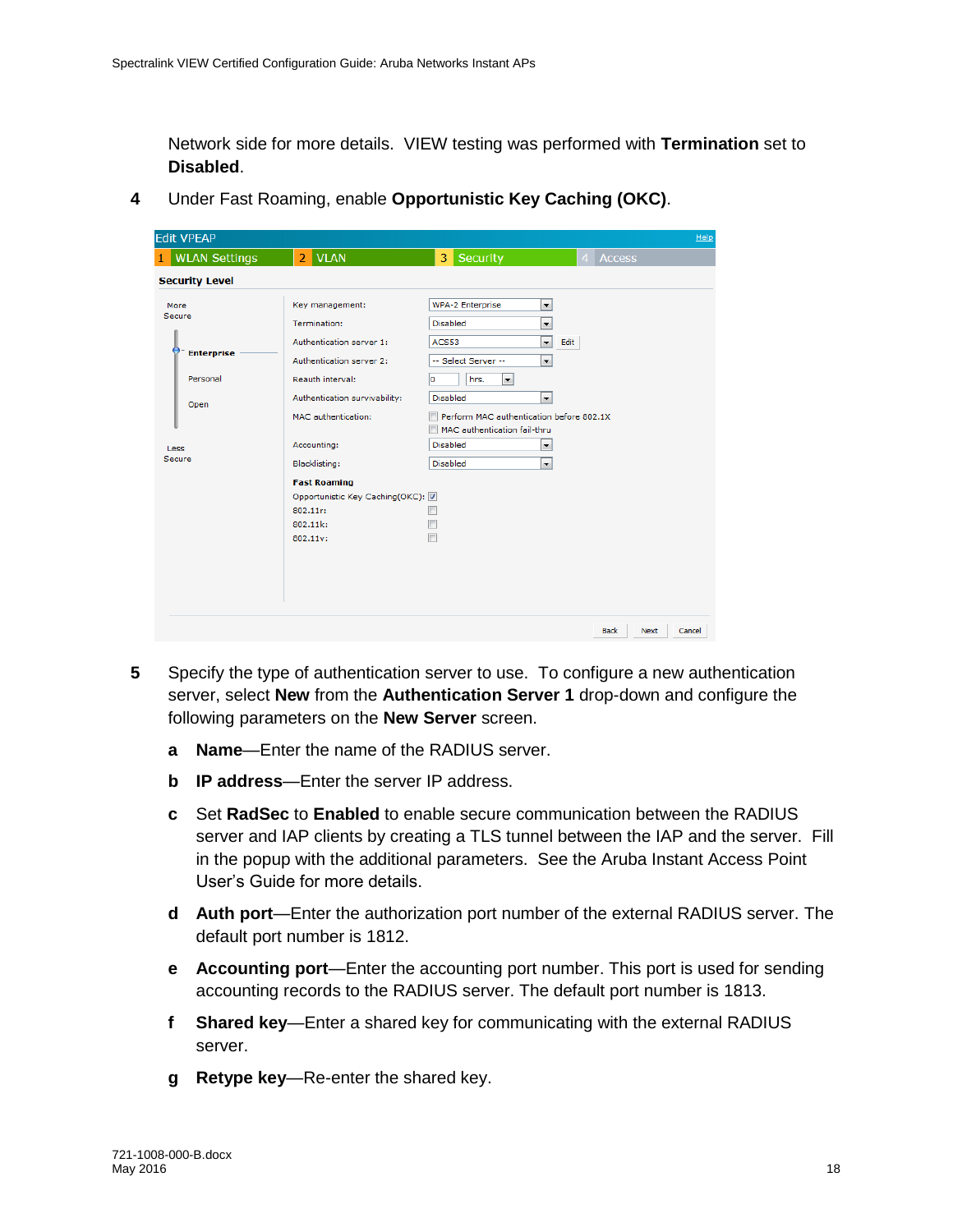- **h Timeout**—Specify a timeout value in seconds. The value determines the timeout for one RADIUS request. The IAP retries to send the request several times (as configured in the Retry count), before the user gets disconnected. For example, if the Timeout is 5 seconds, Retry counter is 3, user is disconnected after 20 seconds. The default value is 5 seconds.
- **i Retry count**—Specify a number between 1 and 5. Indicates the maximum number of authentication requests that are sent to the server group, and the default value is 3 requests.
- **j NAS IP address**—Allows you to configure an arbitrary IP address to be used as RADIUS Attribute 4, NAS IP Address, without changing source IP Address in IP header of RADIUS packet.
- **k Note**: If you do not enter the IP address, the Virtual Controller IP address is used by default when Dynamic RADIUS Proxy is enabled.
- **l NAS identifier**—Allows you to configure strings for RADIUS attribute 32, NAS Identifier, to be sent with RADIUS requests to the RADIUS server.
- **m** For the other parameters, see the Aruba Instant Access Point User's Guide for more details.

| <b>New Server</b>   |                      |            |    |        |
|---------------------|----------------------|------------|----|--------|
| Name:               | ACS53                |            |    |        |
| IP address:         | 172.29.33.33         |            |    |        |
| RadSec:             | <b>Disabled</b><br>▼ |            |    |        |
| Auth port:          | 1812                 |            |    |        |
| Accounting port:    | 1813                 |            |    |        |
| Shared key:         |                      |            |    |        |
| Retype key:         |                      |            |    |        |
| Timeout:            | 5                    | sec.       |    |        |
| Retry count:        | 3                    |            |    |        |
| RFC 3576:           | <b>Disabled</b><br>▼ |            |    |        |
| NAS IP address:     |                      | (optional) |    |        |
| NAS identifier:     |                      | (optional) |    |        |
| Dead time:          | 5                    | min.       |    |        |
| DRP IP              |                      |            |    |        |
| DRP Mask:           |                      |            |    |        |
| <b>DRP VLAN:</b>    |                      |            |    |        |
| <b>DRP Gateway:</b> |                      |            |    |        |
|                     |                      |            | OK | Cancel |

**n** Click **OK**.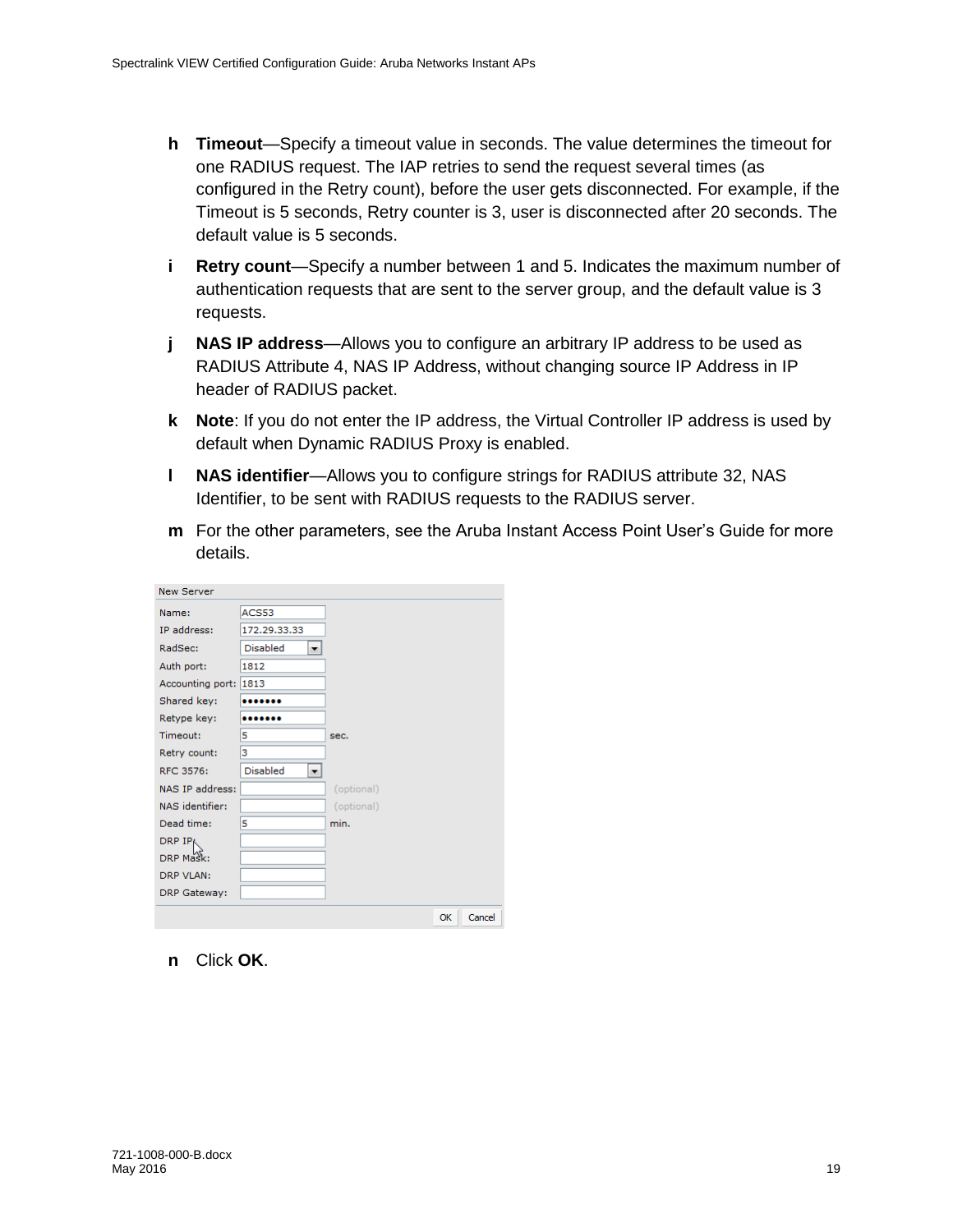### Defining personal security

For WPA2-PSK, WPA-PSK, or WEP security on the handset, perform the following:

- **1** On the **Security** tab of the WLAN SSID wizard (or by pressing **Next** from the last section), set the slider to **Personal** security level.
- **2** From the **Key management** drop-down list, select **WPA-2 Personal** for WPA2-PSK, **WPA-Personal (TKIP Encryption only)** for WPA-PSK, or **Static WEP** for WEP on the handsets.
- **3** Enter the passphrase or WEP parameters as appropriate. (Note: only index 1 for WEP is supported on the PIVOT handsets. Only Open WEP is supported by the Aruba IAPs.)
- **4** Do not select any of the fast roaming radio boxes.

| Edit VPSK2            |                                                      |                                                                                       | Help                          |
|-----------------------|------------------------------------------------------|---------------------------------------------------------------------------------------|-------------------------------|
| 1 WLAN Settings       | 2 VLAN                                               | Security<br>3                                                                         | Access<br>$\overline{4}$      |
| <b>Security Level</b> |                                                      |                                                                                       |                               |
| More<br>Secure        | Key management:<br>Passphrase format:<br>Passphrase: | $\blacksquare$<br><b>WPA-2 Personal</b><br>$\overline{\phantom{a}}$<br>8-63 chars<br> |                               |
| Enterprise            | Retype                                               |                                                                                       |                               |
| Personal              | MAC authentication:                                  | Disabled<br>$\overline{\phantom{a}}$                                                  |                               |
| Open                  | Blacklisting:                                        | $\overline{\phantom{0}}$<br>Disabled                                                  |                               |
|                       | <b>Fast Roaming</b>                                  |                                                                                       |                               |
| Less<br>Secure        | 802.11r:<br>802.11k:<br>802.11v:                     | $\Box$<br>$\begin{array}{c} \hline \end{array}$<br>$\blacksquare$                     |                               |
|                       |                                                      |                                                                                       | <b>Back</b><br>Next<br>Cancel |
|                       |                                                      |                                                                                       |                               |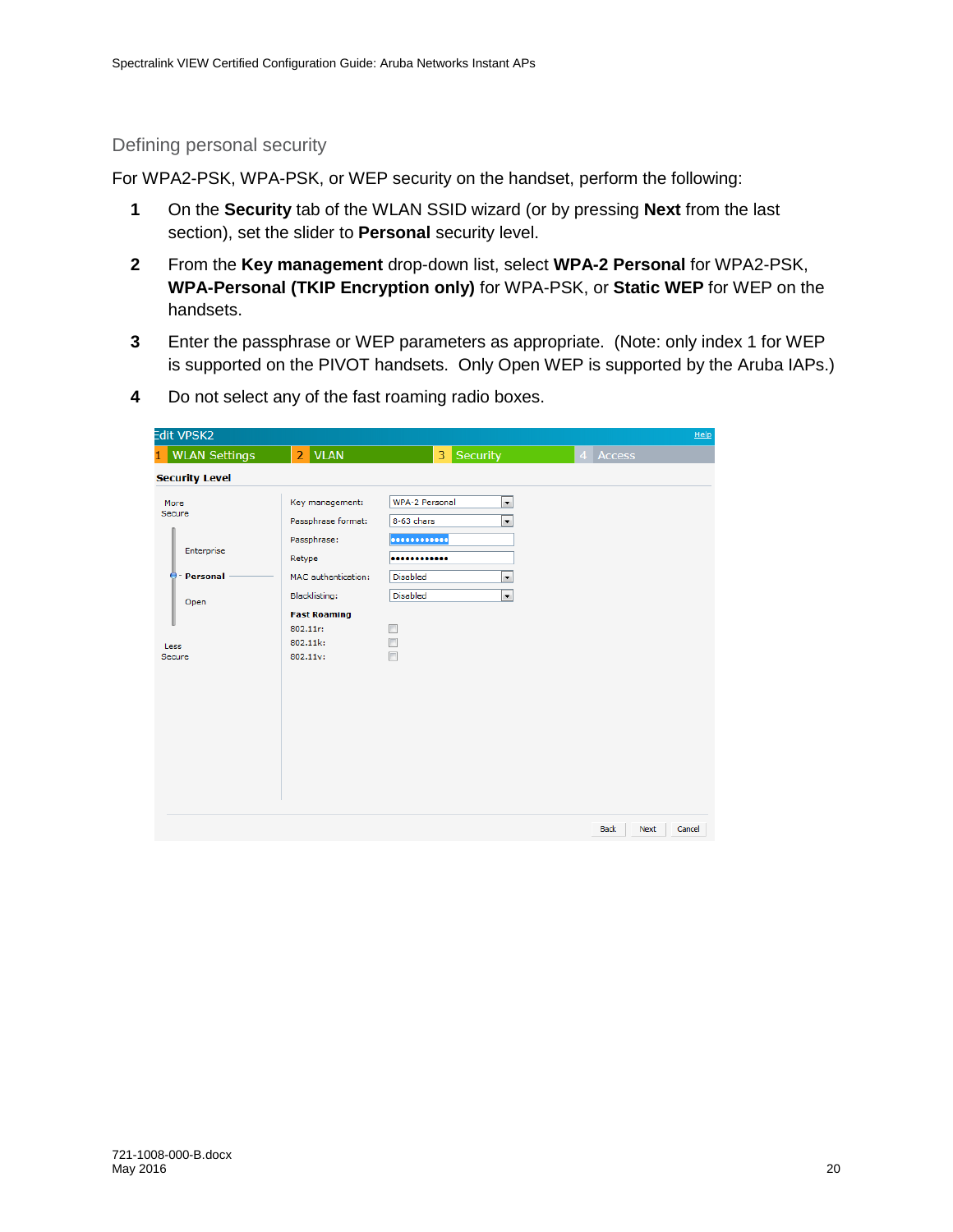### Defining open security

For "None" Security on the handset, perform the following:

- **1** On the **Security** tab of the WLAN SSID wizard (or by pressing **Next** from the last section), set the slider to **Open** security level.
- **2** Do not select any of the fast roaming radio boxes.

| Edit data                  |                                      |                            |                          |                     | Help   |
|----------------------------|--------------------------------------|----------------------------|--------------------------|---------------------|--------|
| <b>WLAN Settings</b><br>1. | 2 VLAN                               | Security<br>3 <sup>1</sup> |                          | Access<br>4         |        |
| <b>Security Level</b>      |                                      |                            |                          |                     |        |
| More<br>Secure             | Encryption:<br>MAC authentication:   | None<br>Disabled           | $\blacksquare$           |                     |        |
| Enterprise                 | Blacklisting:<br><b>Fast Roaming</b> | Disabled                   | $\overline{\phantom{0}}$ |                     |        |
| Personal                   | 802.11r:<br>802.11k:                 | $\Box$<br>$\Box$           |                          |                     |        |
| Open<br>L                  | 802.11v:                             | $\Box$                     |                          |                     |        |
| Less<br>Secure             |                                      | $\mathbb{Z}$               |                          |                     |        |
|                            |                                      |                            |                          | Next<br><b>Back</b> | Cancel |

**3** After defining the security parameters for the Wireless SSID Profile, click on **Next.**

<span id="page-20-0"></span>**Configuring access settings for a wireless SSID profile**

<span id="page-20-1"></span>Enter firewall rules and user roles as necessary as appropriate for the network setup. Spectralink phones must have access to the wired network while using DHCP, SIP, IGMP, syslog, TFTP, FTP, HTTP, HTTPS, FTPS, and SNTP to operate correctly.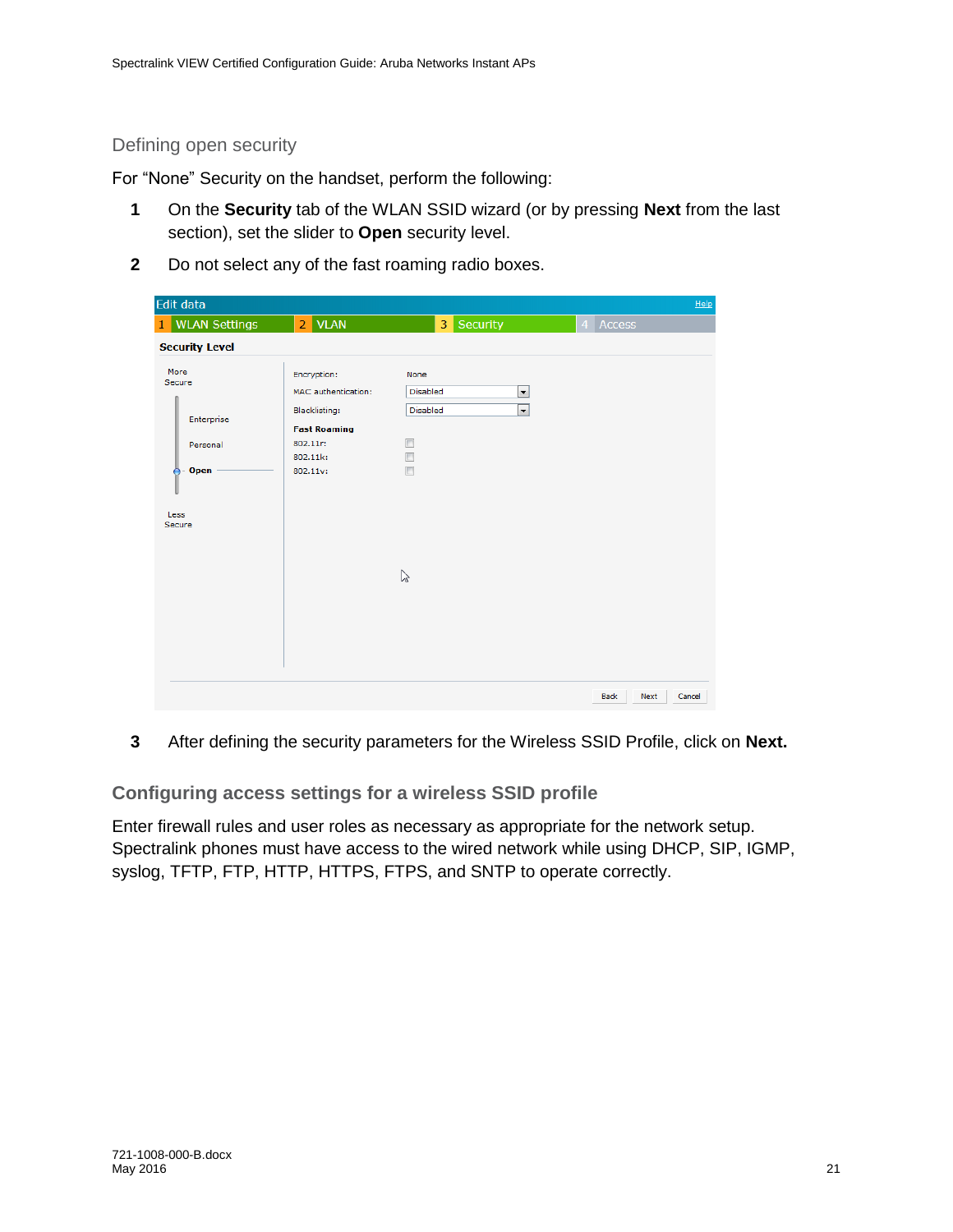## *Syslog Server Configuration*

To log diagnostics to a syslog server, ensure that the syslog server is configured on the IAP.

- **1** In the Instant main window, click the **System** link. The **System** window is displayed.
- **2** Click **Show advanced options** to display the advanced options.

|                                      | Uplink   L3 Mobility   Enterprise Domains |                          |       |       |  |
|--------------------------------------|-------------------------------------------|--------------------------|-------|-------|--|
| General Admin                        |                                           | Monitoring               | WISPr | Proxy |  |
|                                      |                                           |                          |       |       |  |
| Name:                                | instant-CA:65:C2                          |                          |       |       |  |
| System location:                     |                                           |                          |       |       |  |
| Virtual Controller IP:               | 0.0.0.0                                   |                          |       |       |  |
| Dynamic RADIUS proxy:                | <b>Disabled</b>                           | $\blacktriangledown$     |       |       |  |
| MAS integration:                     | <b>Disabled</b>                           | $\overline{\phantom{a}}$ |       |       |  |
| NTP server:                          | 172.29.0.37                               |                          |       |       |  |
| Timezone:                            | Mountain-Time UTC-07                      |                          |       |       |  |
|                                      |                                           |                          |       |       |  |
| Daylight Saving Time:                | ⊽                                         |                          |       |       |  |
| Preferred band:                      | All                                       | $\blacktriangledown$     |       |       |  |
| AppRF visibility:                    | <b>Disabled</b>                           | $\overline{\phantom{a}}$ |       |       |  |
| Virtual Controller network settings: | Default                                   | $\blacktriangledown$     |       |       |  |
| Auto join mode:                      | Enabled                                   | $\blacksquare$           |       |       |  |
| <b>Terminal access:</b>              | Enabled                                   | $\overline{\phantom{a}}$ |       |       |  |
| Console access:                      | Enabled                                   | $\blacktriangledown$     |       |       |  |
| Telnet server:                       | <b>Disabled</b>                           | $\blacktriangledown$     |       |       |  |
| LED display:                         | Enabled                                   | $\overline{\phantom{a}}$ |       |       |  |
| Extended SSID:                       | Enabled                                   | $\overline{\phantom{a}}$ |       |       |  |
| Deny inter user bridging:            | Disabled                                  | $\blacktriangledown$     |       |       |  |
| Deny local routing:                  | <b>Disabled</b>                           | $\blacktriangledown$     |       |       |  |
|                                      |                                           |                          |       |       |  |

**3** Click the **Monitoring** tab. The **Monitoring** tab details are displayed.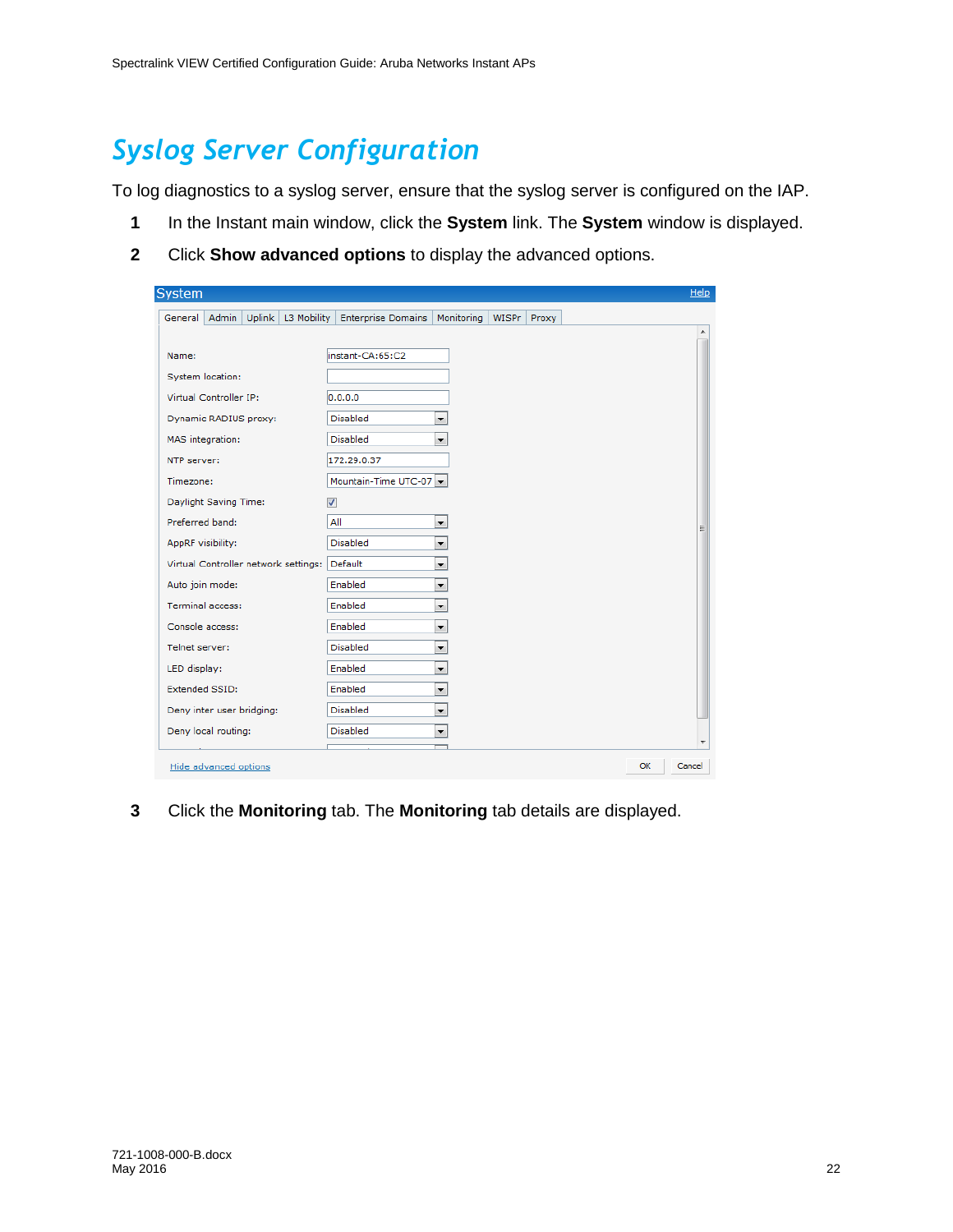|                                         | <b>System</b>              |         |                            |                           |                               |               |                         |                  | Help |
|-----------------------------------------|----------------------------|---------|----------------------------|---------------------------|-------------------------------|---------------|-------------------------|------------------|------|
| General                                 | Admin                      | Uplink  | L3 Mobility                | <b>Enterprise Domains</b> | Monitoring                    | WISPr         | Proxy                   |                  |      |
| Servers                                 |                            |         |                            |                           | <b>Syslog Facility Levels</b> |               |                         |                  |      |
|                                         | Syslog server:             | 0.0.0.0 |                            | Syslog:                   | Warning                       | 7             | System:                 | Warning<br>۳     |      |
|                                         | TFTP Dump Server: 0.0.0.0  |         |                            | Ap-Debug:                 | Warning                       | ۷             | User:                   | Warning<br>۷     |      |
|                                         |                            |         |                            | Network:                  | Warning                       | ۷             | User-Debug:             | Warning<br>۷     |      |
|                                         |                            |         |                            | Security:                 | Warning                       | ۷.            | Wireless:               | ۷.<br>Warning    |      |
| <b>SNMP</b>                             |                            |         |                            |                           |                               |               |                         |                  |      |
|                                         |                            |         |                            |                           | Name                          |               | Authentication Protocol | Privacy Protocol |      |
|                                         | Edit<br>Delete             |         |                            |                           | Edit<br>New                   | <b>Delete</b> |                         |                  |      |
| New<br><b>SNMP Traps:</b><br>IP Address | <b>SNMP Trap Receivers</b> |         | Version Community/Username | Port                      | Inform                        |               |                         |                  |      |
| New                                     | Edit<br>Delete             |         |                            |                           |                               |               |                         |                  |      |

In the **Syslog server** text box, enter the IP address of the server to which you want to send system logs.

**4** Select the required logging level values for syslog facilities. Syslog Facility is an information field associated with a syslog message. It is an application or operating system component that generates a log message. The following seven facilities are supported by Syslog:

**AP-Debug**— Detailed log about the AP device.

**Network**— Log about change of network, for example, when a new IAP is dded to a network.

**Security**— Log about network security, for example, when a client connects using wrong password.

**System**— Log about configuration and system status.

**User**— Important logs about client.

**User-Debug**— Detailed log about client.

**Wireless**— Log about radio.

**5** Click OK.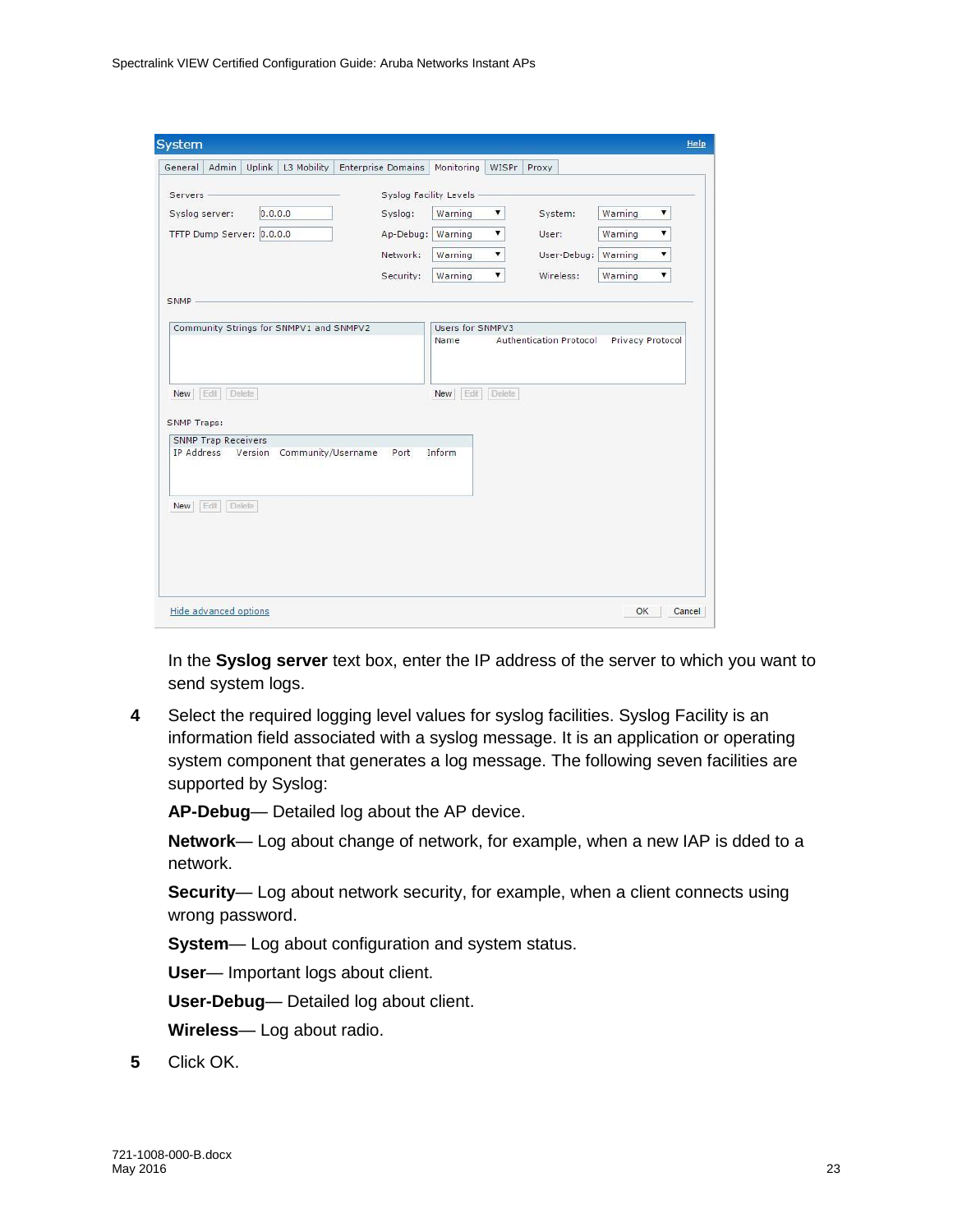## <span id="page-23-0"></span>*ARM*

The default parameters for ARM and Radio work with the Spectralink phones. It is important to note that **Client Match** is **Disabled** by default and **Airtime fairness mode** is set to **Fair Access**. These are believed to be necessary for proper operation.

One optional setting which is often popular is the ability to use DFS (radar avoidance) channels on the 5 GHz band. To set these up on the IAP in a manner that allows their use with the handsets:

- **1** Navigate on the **RF** link at the top right on the Instant Access UI.
- **2** Click on **Show advanced options**.
- **3** Select the **Radio** tab.
- **4** In the 5 GHz band section:
	- **a** Set 802.11d/802.11h to Enabled.
	- **b** Set Channel switch announcement count to 4.

### <span id="page-23-1"></span>*Set the Handsets into 802.11n Disabled Mode*

For the best performance with Aruba-IAPs, 802.11n must be disabled on the handsets. *802.11n is enabled by default on all handsets, so these steps must be performed.*

### <span id="page-23-2"></span>**PIVOT Handsets**

- **1** On a handset by handset basis, disable 802.11n by navigating to **Settings> Admin settings> DEVELOPER OPTIONS> Disable 802.11n** and check the box to disable it.
- **2** As handsets are initially provisioned individually, the Installation and Configuration Tool (SLIC) has a setting to disable 802.11n, as described in the **SLIC Administration Guide** in the General Network Configuration section of the wizard. *The recommended method is to disable 802.11n at the time of initial connection to the wireless using SLIC.*
- **3** If a Configuration Management System (CMS) is installed, 802.11n can be disabled at the Enterprise, Group, or individual device levels. For PIVOT releases of 1.8 or below, consult the [Configuration Management System Administration Guide.](http://support.spectralink.com/sites/default/files/resource_files/721-0011-000.pdf) To disable 802.11n:
	- **a** Login to the CMS with a username and password that has administrative privileges.
	- **b** Navigate to **Configure devices>** <choose a device, a group, or enterprise>**> Wireless/Networking**
	- **c** Select **Disable 802.11n** and touch **Save/Send Config** to send it to the handset(s).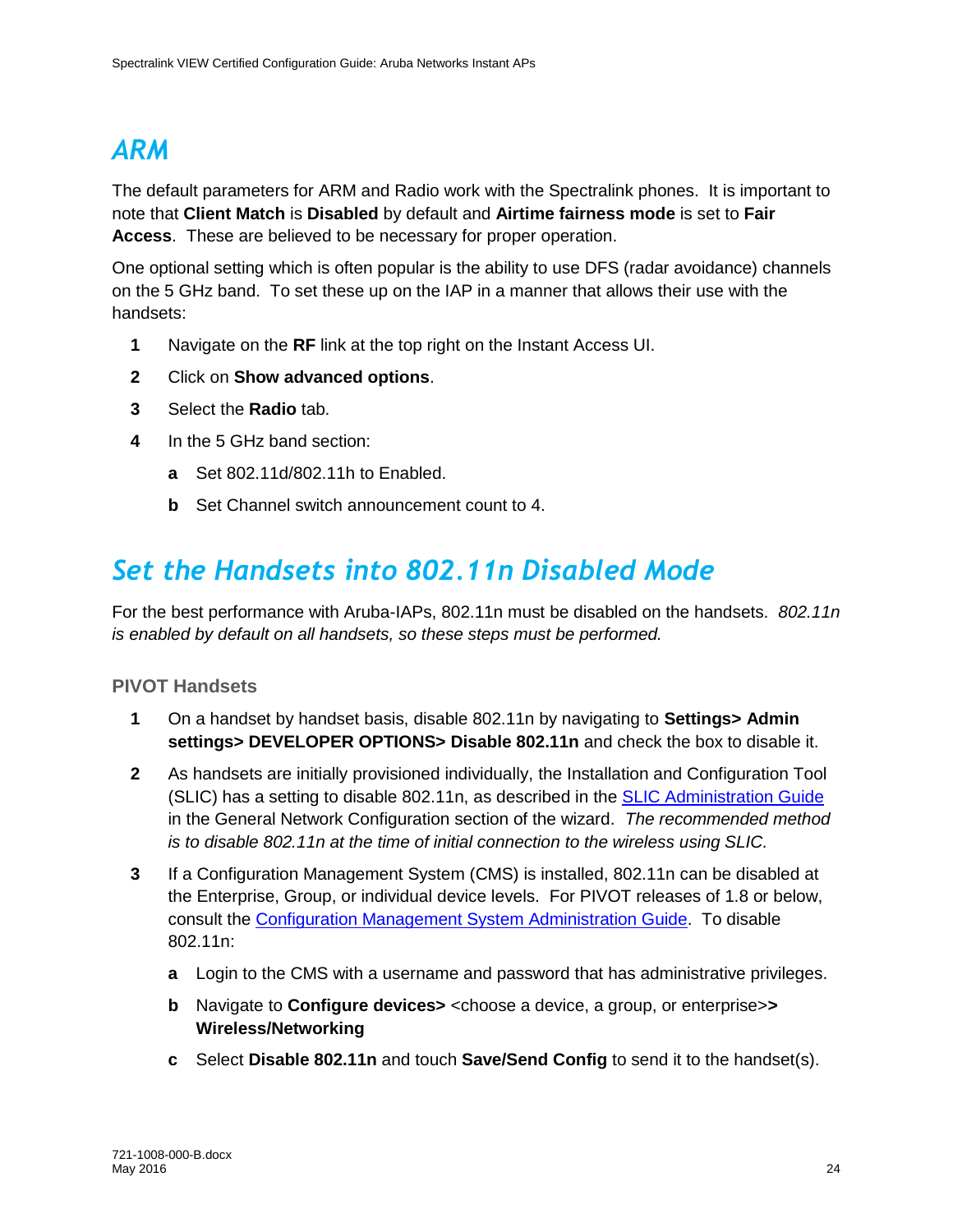| Nireless / Networking<br>Z                                                                                                                                                  |                                                  |   |                    |
|-----------------------------------------------------------------------------------------------------------------------------------------------------------------------------|--------------------------------------------------|---|--------------------|
| <b>Wireless Profiles</b><br>Add profiles in the<br><b>Wireless Profile</b><br>configuration screen, then<br>select the profiles you<br>would like to push to the<br>device. | VPSK2<br>ALPHA5WMM<br><b>VTLS</b><br><b>WWEP</b> | A |                    |
| Enable / Disable IPv6                                                                                                                                                       |                                                  | ٠ |                    |
| Unsecured wireless<br>networks available<br>notification                                                                                                                    |                                                  | ۰ |                    |
| Wi-Fi frequency band                                                                                                                                                        |                                                  | ٠ |                    |
| 802.11n                                                                                                                                                                     | Disable 802.11n                                  | ٠ |                    |
| Standby roaming<br>threshold<br>Expects values between<br>$-55$ and $-100$                                                                                                  |                                                  |   |                    |
|                                                                                                                                                                             |                                                  |   | Save / Send Config |

### <span id="page-24-0"></span>**84-Series Handsets**

802.11n is disabled on the 84-Series handsets using a configuration file. Configuration files can be provisioned using ftp, tftp, or http. The use of a configuration file is described in the [Spectralink 84-Series Wireless Telephone Deployment Guide.](http://support.spectralink.com/sites/default/files/resource_files/1725-86724-000_0.pdf)

The settings that must be present to disable 802.11n are:

- < device.wifi.dot11n.enabled="0" >
- < device.wifi.dot11n.enabled.set="1" >
- < device.set="1" >

After the 84-Series are provisioned, the current state of the handset is displayed on the Settings> Status> Diagnostics> Wi-Fi Stats> Next screen as shown below: